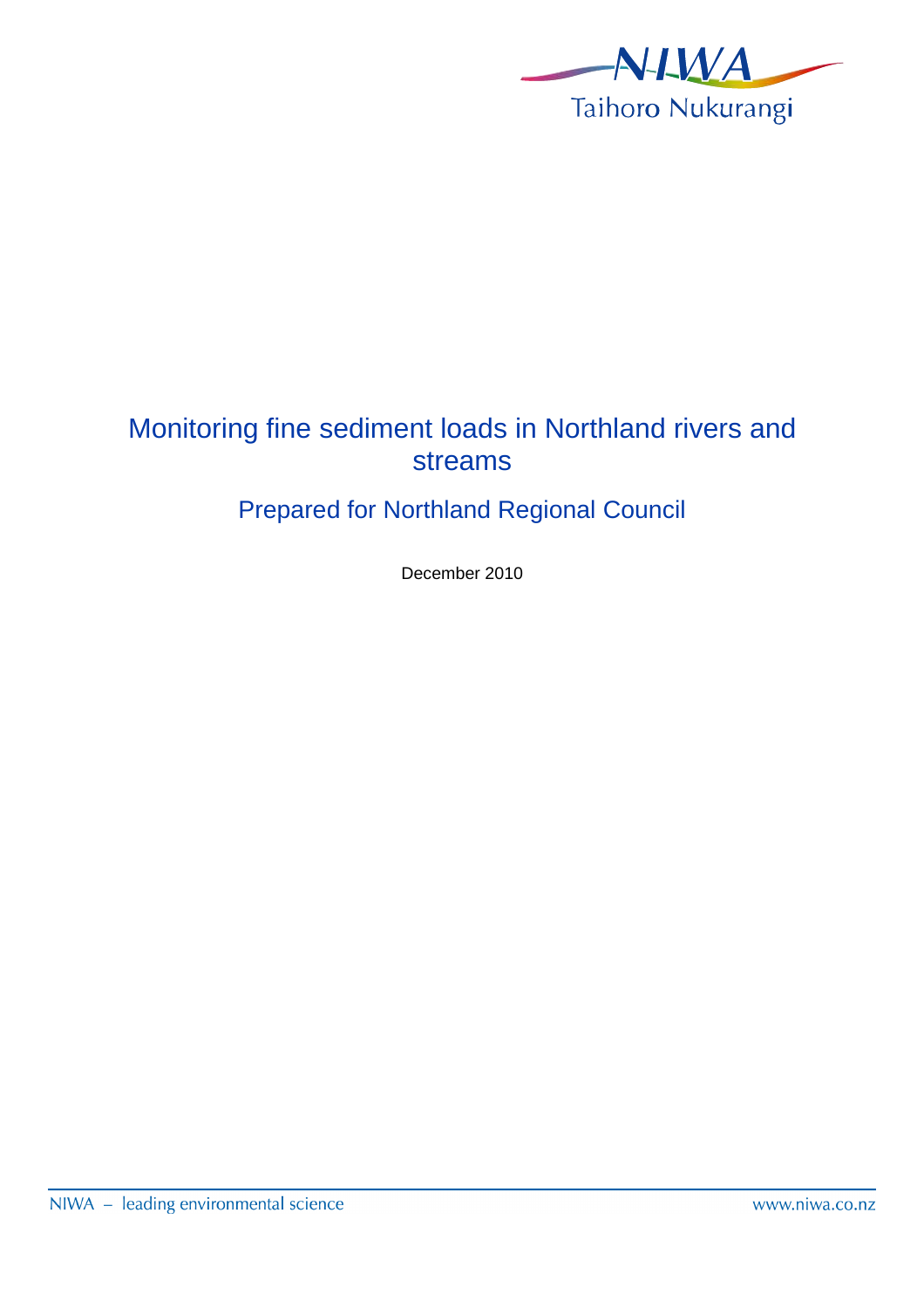#### **Authors/Contributors**:

Lucy McKergow Andrew Hughes

#### **For any information regarding this report please contact:**

Andrew Hughes Land and Water Scientist Aquatic Pollution +64-7-856 1794 a.hughes@niwa.co.nz

National Institute of Water & Atmospheric Research Ltd Gate 10, Silverdale Road Hillcrest, Hamilton 3216 PO Box 11115, Hillcrest Hamilton 3251 New Zealand

Phone +64-7-856 7026 Fax +64-7-856 0151

| NIWA Client Report No: | HAM2010-138   |
|------------------------|---------------|
| Report date:           | December 2010 |
| NIWA Project:          | ELF11204      |

© All rights reserved. This publication may not be reproduced or copied in any form without the permission of the copyright owner(s). Such permission is only to be give in accordance with the terms of the client's contract with NIWA. This copyright extends to all forms of copying and any storage of material in any kind of information retrieval system.

Whilst NIWA has used all reasonable endeavours to ensure that the information contained in this document is accurate, NIWA does not give any express or implied warranty as to the completeness of the information contained herein, or that it will be suitable for any purpose(s) other than those specifically contemplated during the Project or agreed by NIWA and the Client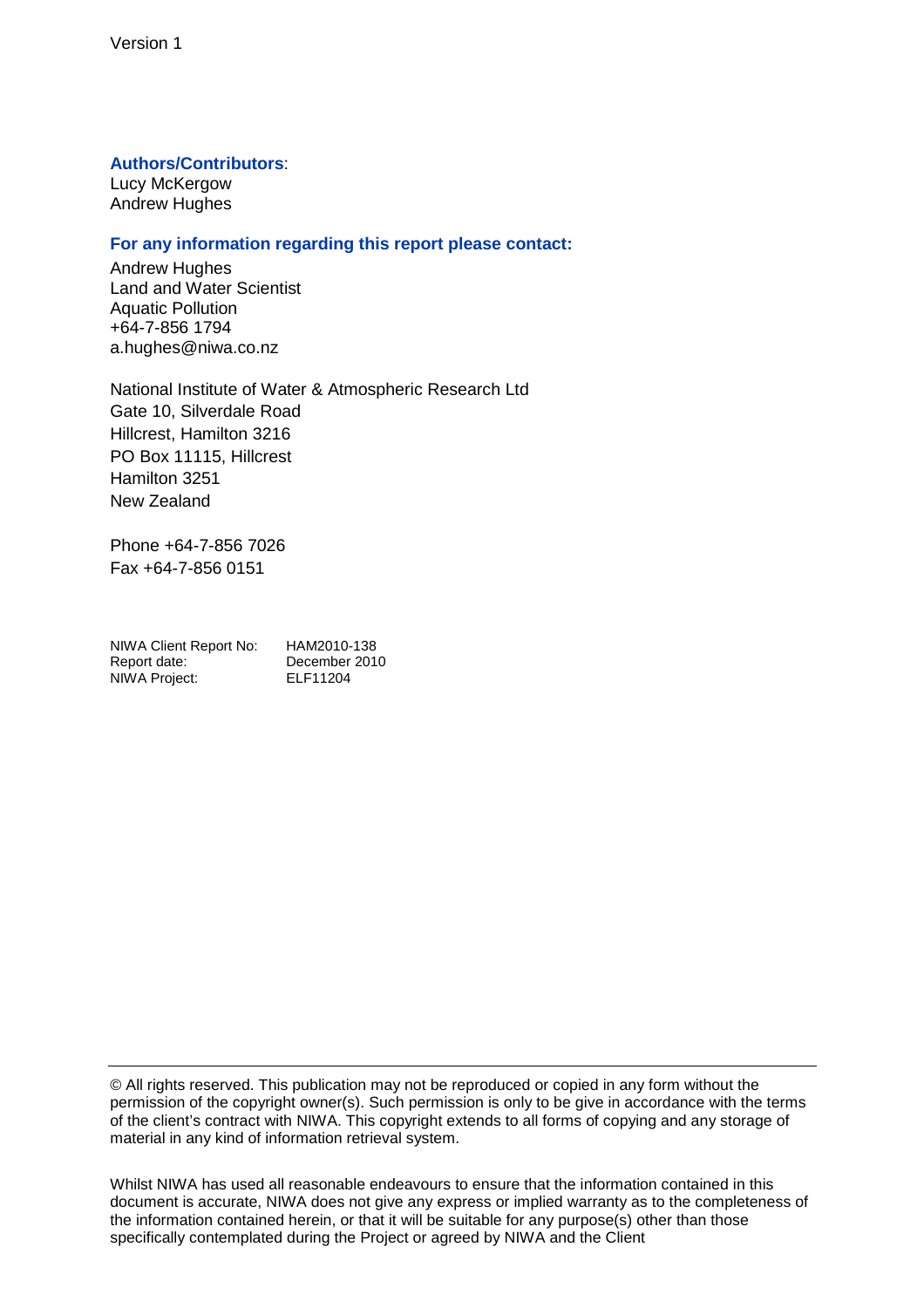# **Contents**

| 1. |               |                                                                   |  |
|----|---------------|-------------------------------------------------------------------|--|
|    | 1.1           |                                                                   |  |
| 2. |               | Monitoring for load quantification and trend detection analysis10 |  |
|    | 2.1           |                                                                   |  |
|    | $2.2^{\circ}$ |                                                                   |  |
|    | 2.3           |                                                                   |  |
|    | 2.4           |                                                                   |  |
|    | 2.5           |                                                                   |  |
|    | 2.6           |                                                                   |  |
| 3. |               |                                                                   |  |
|    | 3.1           |                                                                   |  |
|    | 3.2           |                                                                   |  |
| 4. |               |                                                                   |  |
| 5. |               |                                                                   |  |

### **Tables**

| Table 1:  | Suitable approaches meeting monitoring programme objectives.          | 8  |
|-----------|-----------------------------------------------------------------------|----|
| Table 2:  | Common sample types.                                                  | 12 |
| Table 3:  | Basic sediment gauging sampling equipment and associated on-going     |    |
|           | costs.                                                                | 13 |
| Table 4:  | Autosampler operation best practice.                                  | 15 |
| Table 5:  | Equipment requirements per site and ongoing costs.                    | 16 |
| Table 6:  | Equipment requirements.                                               | 18 |
| Table 7:  | Suspended sediment analytical methods.                                | 19 |
| Table 8:  | Particle size distribution analysis techniques.                       | 21 |
| Table 9:  | Sediment analysis software.                                           | 22 |
| Table 10: | Sediment source identification techniques.                            | 25 |
| Table 11: | Sediment fingerprint properties, limitations and approximate cost per |    |
|           | sample.                                                               | 27 |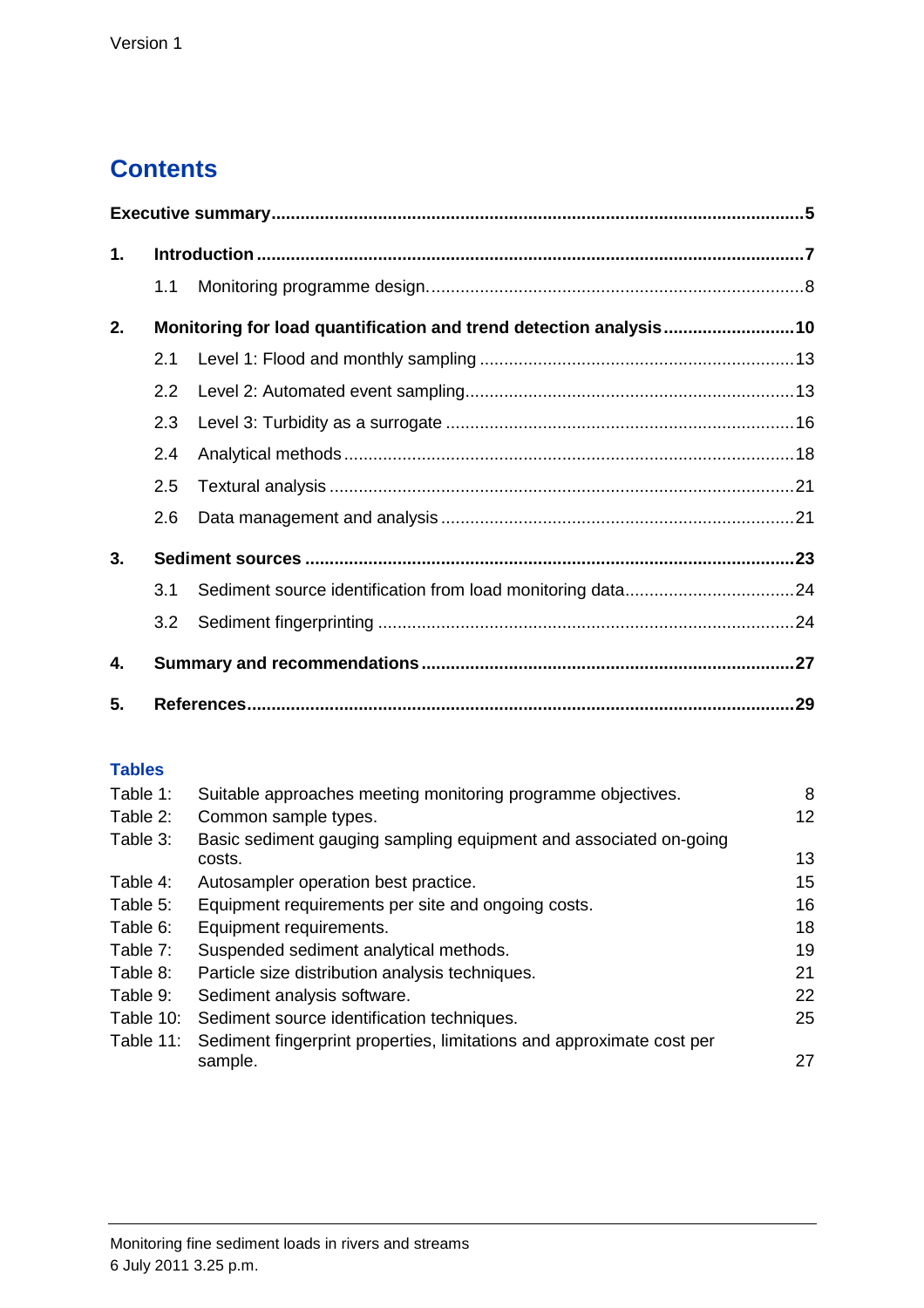Reviewed by Approved for release by

M Voils  $\overline{\varphi}$ 

Murray Hicks **D. Roper** 

Formatting checked:<br>  $4.$  Ba. Hy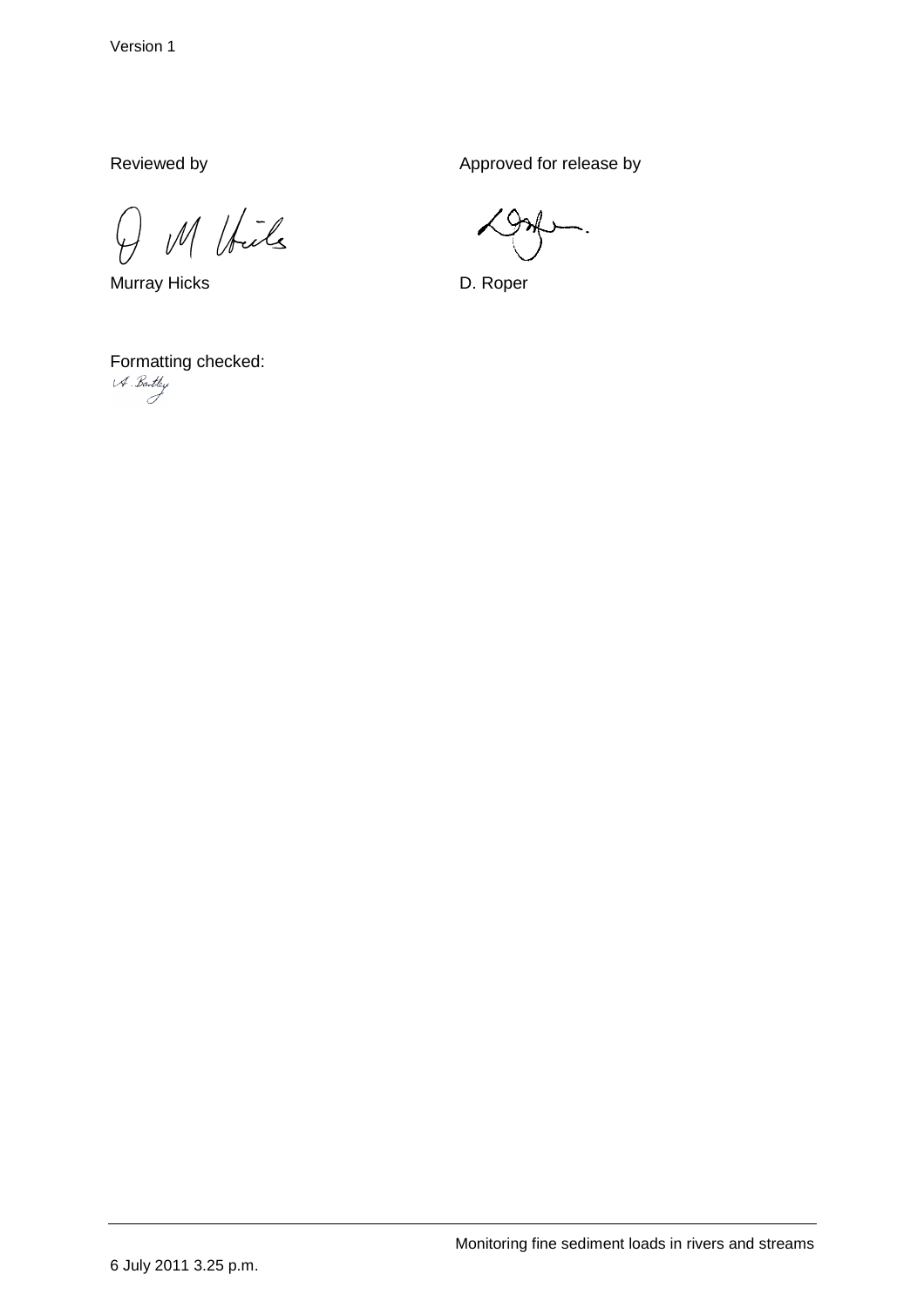## **Executive summary**

Sediment is a major contaminant of Northland rivers and at present the Northland Regional Council undertakes ad hoc sediment sampling. The Council would like to develop and implement a robust programme for monitoring sediment in rivers and streams and sought advice on monitoring programme requirements and best practice methods. The monitoring programme's key objectives, as identified by the Council, include (1) quantification of the sediment load and (2) identification of the sediment sources in rivers and streams.

For Objective (1) emphasis must be on collecting storm suspended sediment concentration (SSC) samples (manually, autosamples &/or siphon samplers). We have identified three possible levels of monitoring that could be adopted across sites. The most basic level (Level 1) involves sediment gaugings and/or grab sampling during flood and low flow conditions at existing flow sites. These data would then be used to construct discharge sediment rating curves. Level 2 uses automated storm suspended sediment sampling at flow sites to develop discharge-sediment rating curves. Level 3 monitoring adds turbidity as a sediment surrogate to provide an extended and detailed time series of SSC and suspended sediment loads (SSL).

Our recommendations are:

- 1. Level 1 monitoring (flood sediment gaugings) should be adopted at both pristine and impacted sites for trend analysis purposes and load estimation. This storm focused, labour intensive approach must target medium-high flows and include rising and falling limb samples and cover a range of seasons. Continuous flow measurement is a co-requisite at all sites.
- 2. Level 2 monitoring (autosamplers) should be adopted at: (1) smaller catchments where SSC changes rapidly, (2) sites where event loads are required in a short time frame (1-2 years), (3) remote sites and (4) small catchment studies requiring detailed results in a short time period (e.g., evaluating SS best management practices). Telemetry should be used to ensure that samples are retrieved shortly after collection.
- 3. Level 3 monitoring (turbidity) should be adopted when a high frequency time series of SSC and SSL is required. Laboratory turbidity should be determined on all SSC samples and telemetry should be used to assist with maintaining a high quality turbidity record by highlighting maintenance requirements promptly.
- 4. Samples should be analysed for SSC using the wet sieve and filtration methods (ASTM 2002b) rather than total suspended solids (TSS; APHA 1995) to provide basic particle size data (proportions of sand and silt/clay).
- 5. Suitable software for data processing and analysis should be identified before monitoring commences.

For Objective (2), sediment source identification, we have focused on two basic approaches: sediment fingerprinting and sediment hysteresis. While, alternative methods, such as mapping or aerial photograph analysis, can assist with identifying sediment sources, they do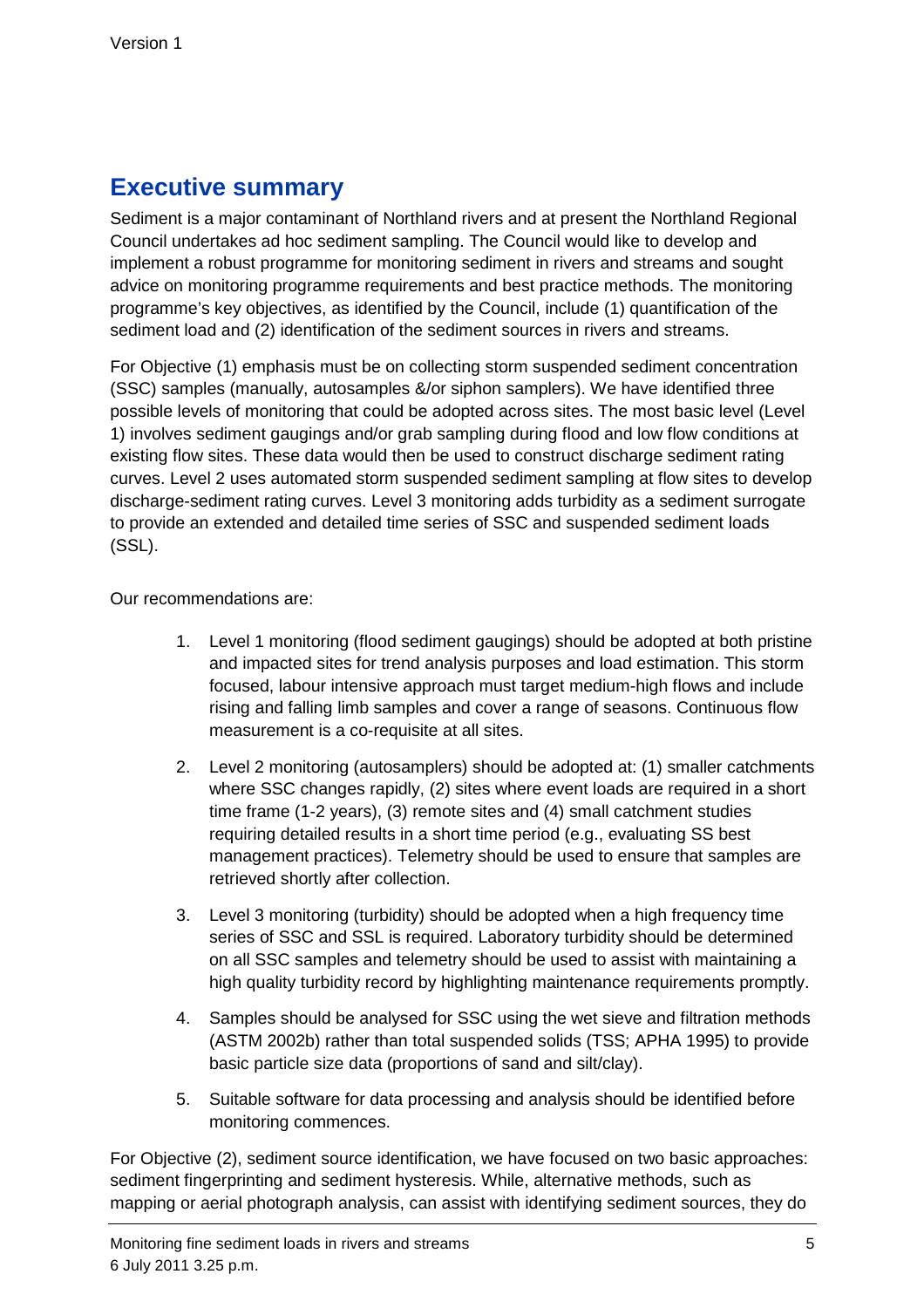not address the delivery of sediment into and through the river system to the catchment outlet. Both sediment fingerprinting and sediment hysteresis analysis incorporate the mobilisation of sediment sources and delivery to catchment outlet. Sediment hysteresis analysis requires Level 2 or preferably Level 3 monitoring over a range of event sizes and seasons. Sediment fingerprinting, in contrast, can be achieved without the need for discharge or long-term sediment monitoring, however specialist skills are required for this approach. Sediment fingerprinting involves determining the relative importance of sediment, in terms of source location and/or erosion process, by comparing the properties of suspended sediment samples to samples taken from identified source areas for catchments without existing records. It may be the most valuable and cost-effective approach, particularly in un-monitored catchments.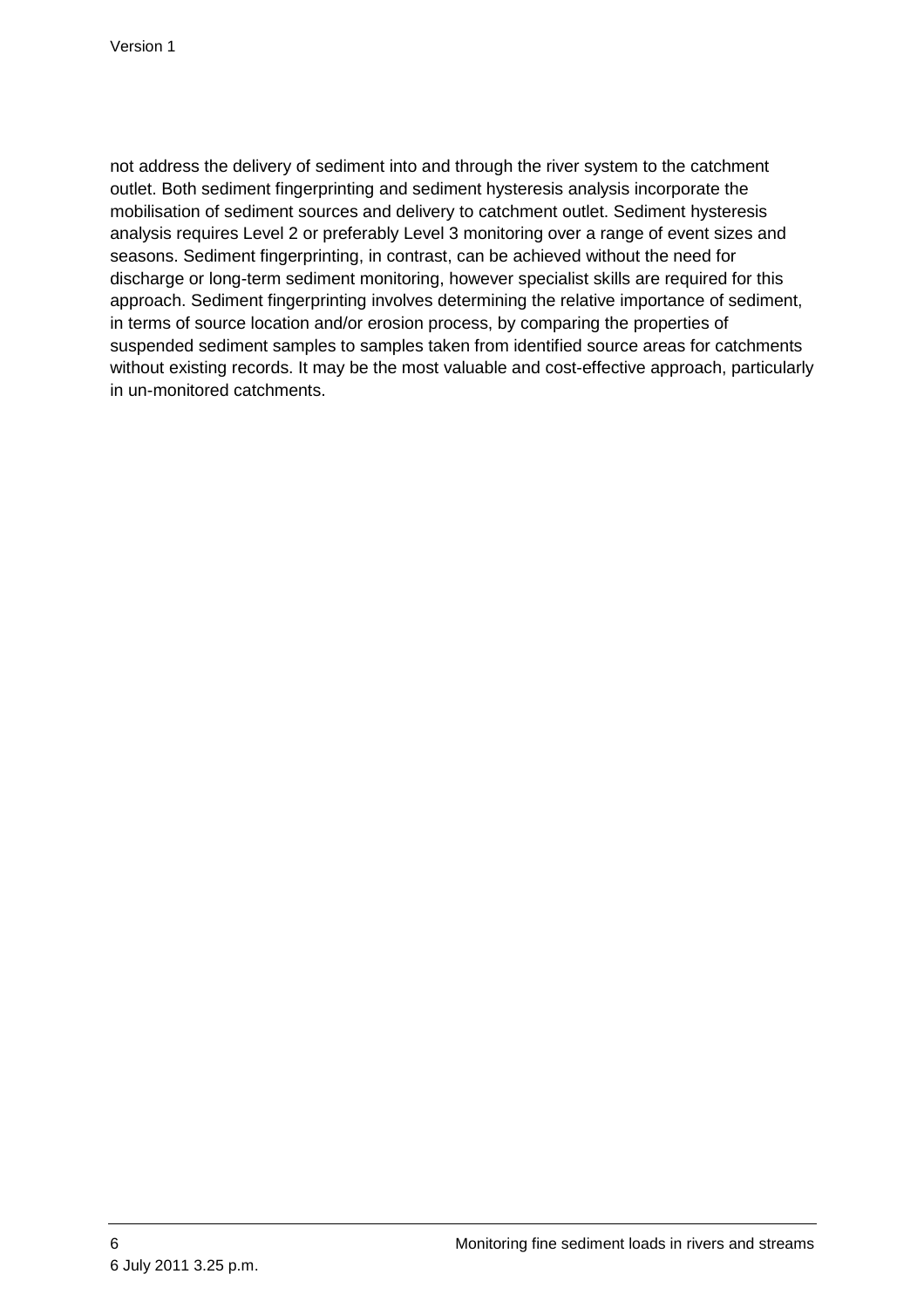# **1 Introduction**

Sediment is a major contaminant of Northland rivers. At present the Northland Regional Council (NRC) undertakes ad hoc sediment sampling in rivers and streams around the region. Suspended solids are currently monitored at five Regional Water Quality Monitoring Network (RWQMN) rivers on a monthly basis and at two catchment project sites. The Council would like to develop and implement a robust programme for monitoring sediment in rivers and streams.

The Council has requested advice on best-practice for sediment sampling in rivers and streams and options on how to apply this in Northland. The advice needs to cover, but is not limited to:

- monitoring programme requirements to determine trends, loads and sources of sediment in rivers and streams (includes both quantity and texture), and
- best-practice methods for monitoring fine sediment in rivers and streams in Northland (including parameters, equipment, procedures, frequency, duration, benefits, limitations etc.).

Hicks and Gomez (2002) stress the importance of three steps when developing a sediment transport monitoring program: 1) define the purpose of the measurements; 2) determine the measurement approach; and 3) determine the appropriate tools to use in measuring sediment transport. The monitoring programme objectives identified by the Council include:

- 1. identification of the sources of sediment in rivers/streams
- 2. estimate/calculate the sediment load in rivers and streams, and
- 3. have robust and defensible data to support management and decision making such as:
	- prioritising catchments for monitoring/management
	- − land management (fencing, re-vegetation, soil/erosion control, best-practice land-use/management, etc.)
	- − consent conditions (sediment control mechanisms, discharge rules, bestpractice, etc.)
	- − water quality (WQ) targets for specific rivers/catchments
	- − determine trends in sediment concentration and loads in rivers over time
	- − evaluate effectiveness of any/all actions on sediment load in rivers
	- − differentiate between "background" or natural sediment loads and those resulting from different land management practices.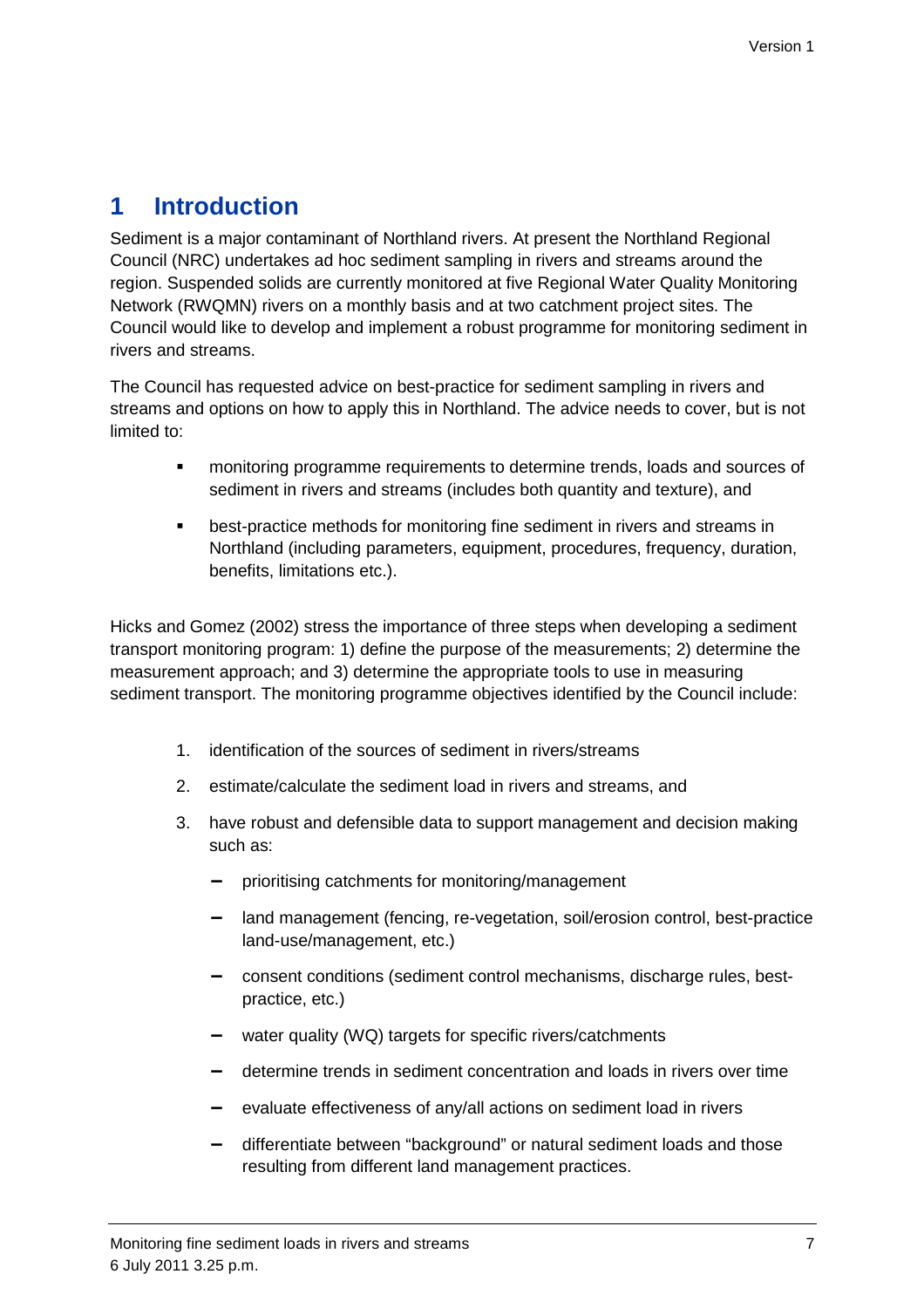Suspended sediment (SS) consists of both mineral and organic particles. Suspended sediment transported from land to water may include clay  $(<4 \mu m)$ , silt  $(4-62 \mu m)$ , and sand  $(63 \mu m$ -2 mm $)^1$ . Suspended sediment may also include aggregated particles, including aggregates (dominated by mineral particles) and flocs (organic and inorganic particles and pore water, (Droppo 2001). The conventional operational definition of SS is that it only includes particles that are > 0.7 µm and retained on a filter. Particles may exist below this 0.7 µm boundary and particles in this range are frequently referred to as colloids (1 nm-1 µm; (Gimbert et al. 2007).

### **1.1 Monitoring programme design**

In order to meet the objectives a range of experimental designs are required, but the range of recommended techniques is limited. The information requirements for each management decision have been identified in Table 1. For example, to differentiate between natural sediment loads and those resulting from different land uses, several approaches could be used. One approach might be sediment fingerprinting to assess the contributions from various land uses combined with analysis of sediment cores to provide data on natural erosion rates. A longer term and possibly more costly approach, includes quantification of sediment loads. This would require monitoring sites with un-impacted (e.g., native forest catchment) and impacted (e.g., pastoral farming or forestry) catchments.

| <b>Objective/Purpose</b>                                                                                  | <b>Approaches</b>                                                                                             |
|-----------------------------------------------------------------------------------------------------------|---------------------------------------------------------------------------------------------------------------|
| Objective 1: Sediment source identification.                                                              | - Sediment source mapping (field, aerial, satellite<br>imagery) of actual sediment sources.                   |
|                                                                                                           | - Erosion measurements (e.g., plot, surveying).                                                               |
|                                                                                                           | - Load monitoring.                                                                                            |
|                                                                                                           | - Sediment hysteresis analysis.                                                                               |
|                                                                                                           | - Sediment fingerprinting.                                                                                    |
| Objective 2: Load quantification.                                                                         | - Monitoring of storm SSC, discharge and possibly<br>turbidity.                                               |
| Objective 3: Robust data to support management<br>decisions such as:                                      |                                                                                                               |
| Prioritising catchments for<br>monitoring/management.                                                     | - Basic monitoring of concentration.                                                                          |
| Determining consent conditions (sediment<br>control mechanisms, discharge rules, best-<br>practice etc.). | - Real time monitoring.                                                                                       |
| Determine trends in sediment concentrations                                                               | - Monitoring concentration.                                                                                   |
| and loads in rivers over time.                                                                            | - Monitoring load.                                                                                            |
|                                                                                                           | - For historical records consider assessing<br>floodplain/estuary accumulation rates.                         |
| Differentiate between "background" or<br>natural sediment loads and those resulting                       | - Monitoring "pristine" catchments and developed<br>catchments (e.g., pastoral farming or forestry land use). |
| from different land management practices.                                                                 | - Sediment fingerprinting including historical (e.g.,<br>floodplain cores) and current SS.                    |

#### **Table 1: Suitable approaches meeting monitoring programme objectives.**

 <sup>1</sup> Note that soil scientists and some geomorphologists define the clay-silt boundary at 2  $\mu$ m.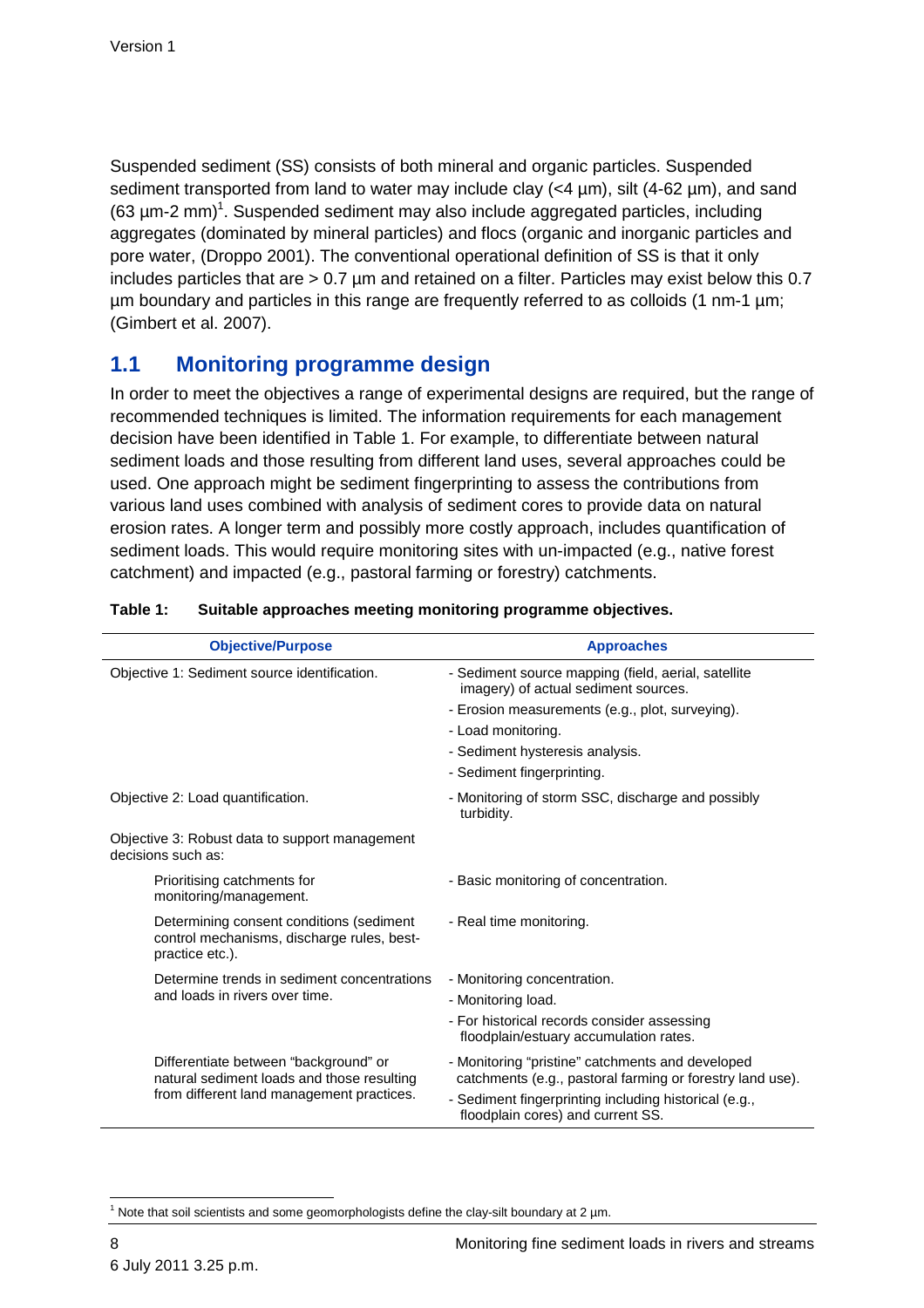| <b>Objective/Purpose</b>                     | <b>Approaches</b>                                        |
|----------------------------------------------|----------------------------------------------------------|
| Land management (fencing, re-vegetation,     | - Monitoring using either a before and after approach or |
| soil/erosion control, best-practice land-    | paired catchments. Preferably smaller catchments in      |
| use/management etc.).                        | order to detect a signal.                                |
| WQ targets for specific rivers/catchments.   | - Concentration and/or load data from monitoring.        |
| Evaluate effectiveness of any/all actions on | - Monitoring at a scale suitable to detect changes as a  |
| sediment load in rivers.                     | result of actions (typically smaller catchments).        |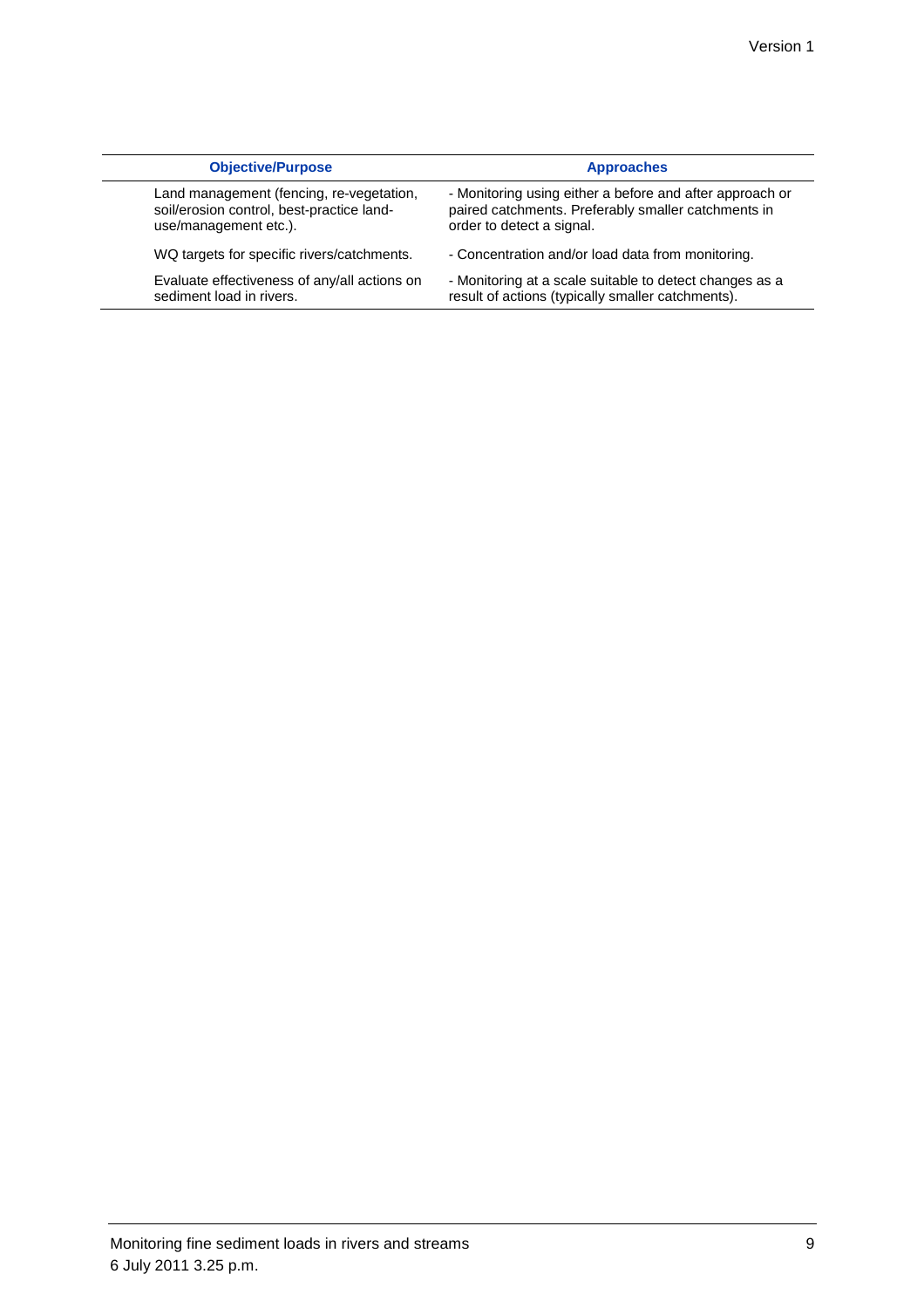## **2. Monitoring for load quantification and trend detection analysis**

The majority of sediment transport occurs during storm runoff events, therefore storm sampling must be the focus of any monitoring programme that aims to quantify sediment loads. The NRC sediment monitoring programme must be able to provide data suitable for both load quantification and trend analysis. Any monitoring programme also requires a quality assurance/quality control programme, but this is beyond the scope of this report.

Changes in sediment trends can be detected by examining changes in suspended sediment concentration (SSC) or suspended sediment load (SSL) over time. Concentrations and loads may alter by (1) changes in the mean concentration or load, (2) changing variability in concentration or load, (3) decreasing the concentration or load maxima or minima, and (4) changes in the frequency of high concentrations or loads (Viaud et al. 2004). For SSC trend analysis paired (one without change and one with change) sites are recommended. To optimise the accuracy of results it may require some compromise in the sampling and analytical techniques which enables an extension of the length of the monitoring to produce a more representative data set (Olive & Reiger 1992). A change in SSL could be detected by a change in a discharge sediment rating curve, or through detailed analysis of an SSL time series For trend analysis it is important that there are no gaps in the data set, that analysis methods not change, that the hydrological control is stable, and a causal link between the sediment concentration and catchment activities can be made (ASTM 2002a).

Estimation of sediment loads transported from catchments by rivers fundamentally involves quantifying the total load of sediment transported by rivers past a point, usually at the bottom of the catchment, over a fixed time period. The common approach to estimating total SSL, however, involves infrequent estimates of SSC and frequent estimates of discharge. Numerous techniques have been developed to estimate mass loads (see Cohn 1995) and the most commonly adopted technique is regression of a continuous variable (traditionally flow; more recently turbidity) with SSC. Additional explanatory variables, such as season or rising/falling stage hysteresis can also be added (Cohn 1995). To develop a dischargesediment rating curve a power model is frequently used, with coefficients fitted using least squares linear regression on logarithmic transformed variables. While biases arise when the model results computed in log space are transformed to real units, techniques exist to overcome this limitation (see Cohn 1995). In contrast a simple linear regression model relating turbidity to SSC is often sufficient for reliable computations (Anderson et al. 2010). In March 2009, the USGS endorsed turbidity for use in suspended sediment monitoring programmes. This is the first sediment-surrogate technology to receive USGS endorsement (Anderson et al. 2010). When a turbidity-SSC model is adequate, the regression computed SSC is more reliable and reproducible than discharge-sediment rating curves (Rasmussen et al. 2009).

An adequate regression dataset must cover the observed range of SSC and discharge/ turbidity values for the site. For example, a regression model developed from 15 samples more or less evenly distributed across the seasons and range of discharge/turbidity at a site might be more representative than a 50-sample dataset which covers a limited range or seasons (Rasmussen et al. 2009). Monitoring efforts should therefore be focused on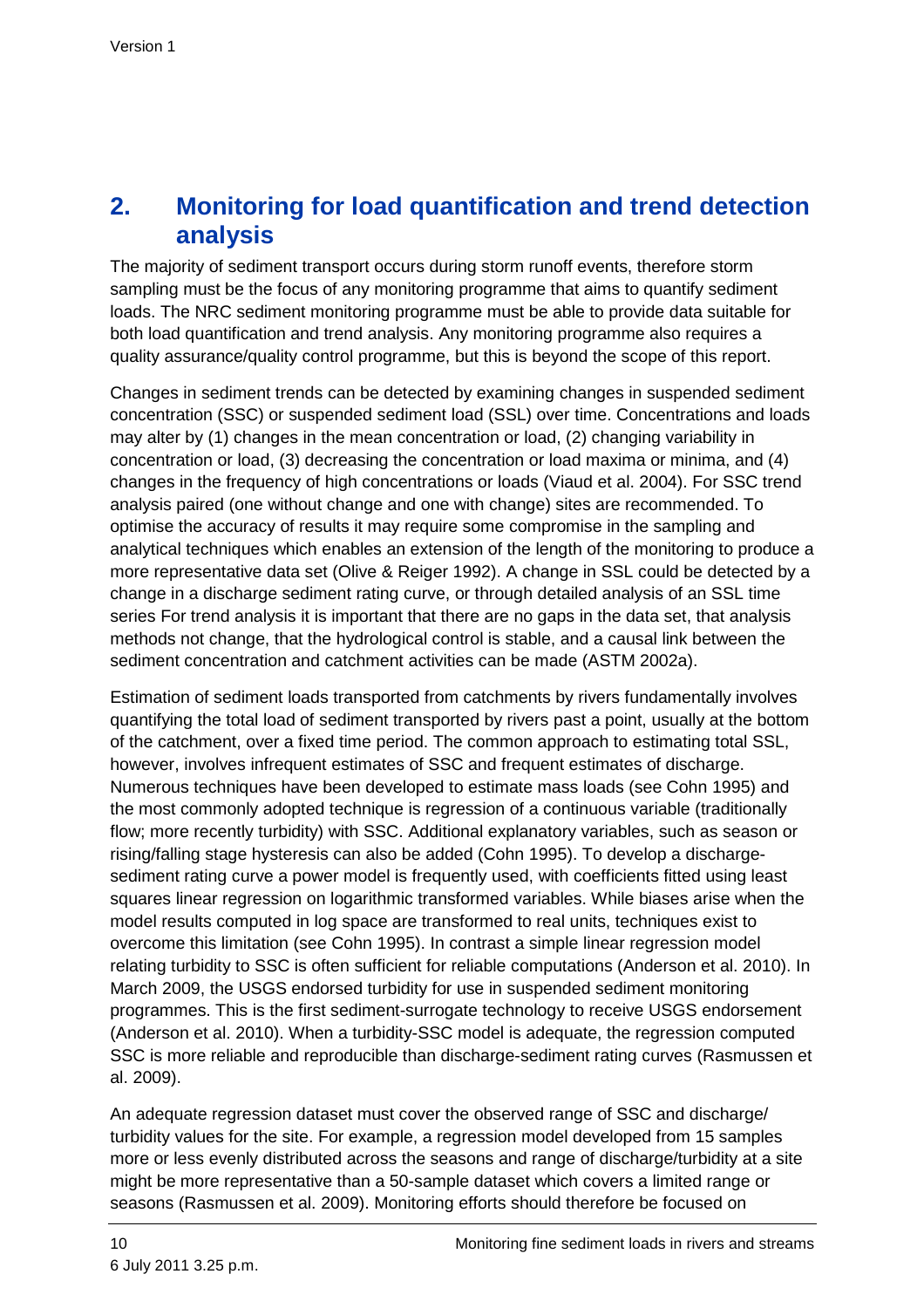medium-high flows. It is therefore likely that it will take a period of two to five years to capture a good dataset for developing a sediment rating curve.

An alternative method for predicting a continuous SSC time series is the event-load rating method (Hicks & Gomez 2002). This approach is useful when there is greater interest in SS loads during individual runoff events than in the long-term average. A relationship is developed between event sediment load and some index of event magnitude, such as peak flow. Care is required in modelling the event-yield versus peak flow relationship and in extrapolating it beyond the range of the data. One advantage of this approach is that it can be compiled over 1-2 years, with intensive autosampling of individual events (Hicks & Gomez 2002).

Many different methods can be used to collect SSC samples from streams and rivers. Each technique has strict guidelines for its use and benefits and limitations. These are summarised in Table 2.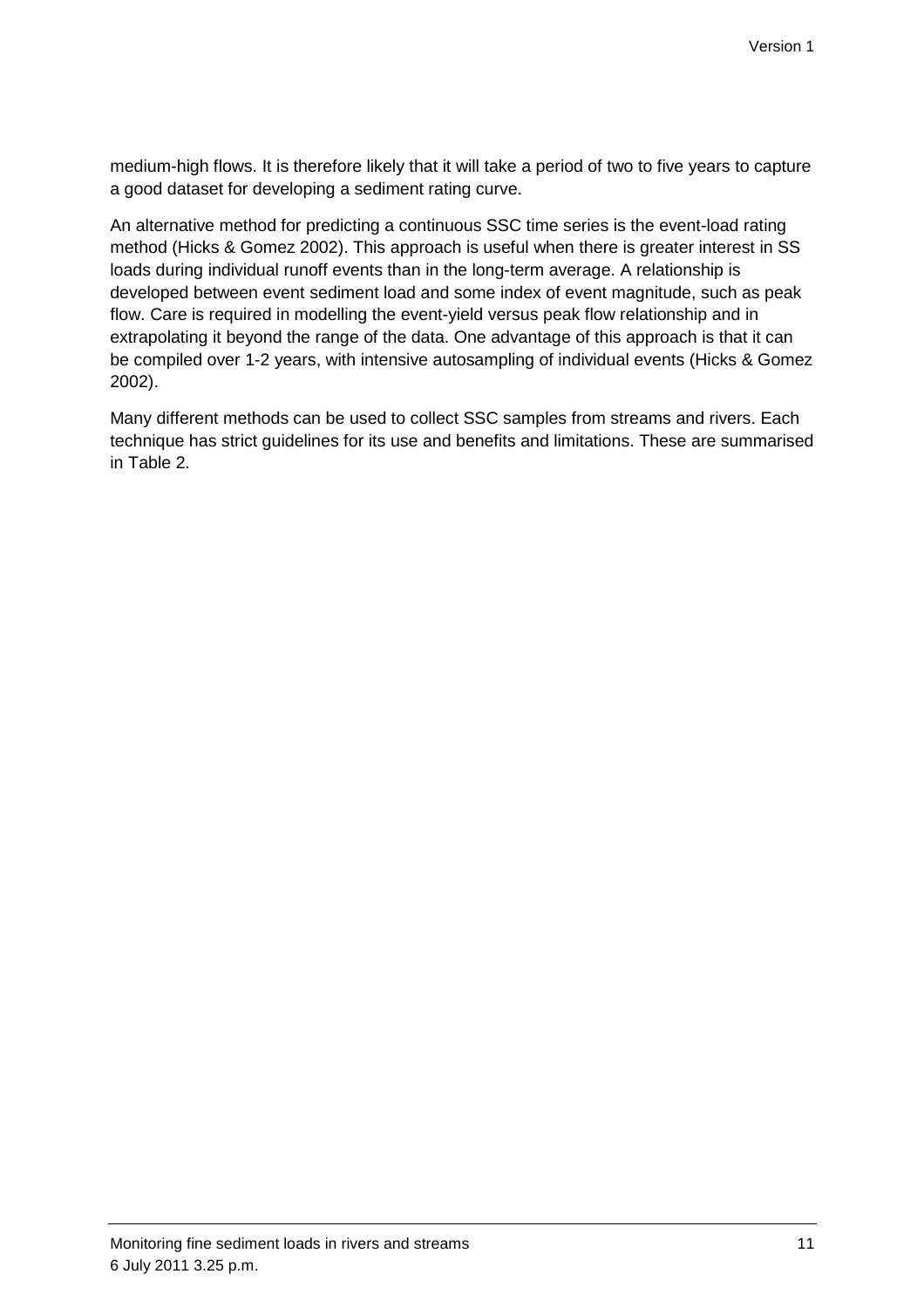### Version 1

### **Table 2: Common sample types.**

| <b>Term</b>                       | <b>Definition</b>                                                                                                                                                                               | <b>Benefits</b>                                                                                                                                                                               | <b>Limitations</b>                                                                                                                                                                                                                                                                                                                                                                                                                                                                                                                                                       | <b>Best practice guides</b>                                          |
|-----------------------------------|-------------------------------------------------------------------------------------------------------------------------------------------------------------------------------------------------|-----------------------------------------------------------------------------------------------------------------------------------------------------------------------------------------------|--------------------------------------------------------------------------------------------------------------------------------------------------------------------------------------------------------------------------------------------------------------------------------------------------------------------------------------------------------------------------------------------------------------------------------------------------------------------------------------------------------------------------------------------------------------------------|----------------------------------------------------------------------|
| <b>Isokinetic</b><br>samplers     |                                                                                                                                                                                                 |                                                                                                                                                                                               | Sampling at a rate such that the velocity and direction of a liquid entering the sampling nozzle is the same as that of the liquid in the sample stream.                                                                                                                                                                                                                                                                                                                                                                                                                 |                                                                      |
| Depth integrated<br>sample.       | Designed to collect samples<br>continuously while the<br>sampler travels at a uniform<br>rate from surface to the bed<br>and back again (e.g., DH49<br>for cable and reel, DH48 for<br>wading). | - Can account for velocity or<br>stratification induced differences in<br>water quality.                                                                                                      |                                                                                                                                                                                                                                                                                                                                                                                                                                                                                                                                                                          | Hicks & Fenwick 1994:<br>U.S. Geological Survey<br>2006.             |
| <b>Non-isokinetic</b><br>samplers |                                                                                                                                                                                                 |                                                                                                                                                                                               |                                                                                                                                                                                                                                                                                                                                                                                                                                                                                                                                                                          |                                                                      |
| Grab sample.                      | Discrete sample, usually<br>taken by hand by (1) dipping<br>a narrow-mouthed bottle into<br>a water body, or (2) using<br>either the DH-81 or D-95.                                             | - When low flow conditions render use<br>of a depth integrated sampler<br>impractical.                                                                                                        |                                                                                                                                                                                                                                                                                                                                                                                                                                                                                                                                                                          | U.S. Geological Survey<br>2006.                                      |
| Auto samples.                     | Sample collected from a point<br>by an automatic sampler.                                                                                                                                       | - Useful at remote sites.<br>- Sampling of floods when discharge is<br>rapidly changing.<br>- Large number of samples are<br>needed from several locations within a<br>relatively short time. | - Collects a sample at a fixed horizontal and<br>vertical point.<br>- Intakes can become buried or overgrown with<br>algae.<br>- Limited to 24 bottles.<br>- Limited pumping head, typically <7 m.                                                                                                                                                                                                                                                                                                                                                                       | Edwards and Glysson,<br>1998; U.S. Geological<br><b>Survey 2006.</b> |
| Stage height or<br>siphon sample. | Collect a sample<br>representative of near-<br>surface water quality during<br>rising stages.                                                                                                   | - Simple, inexpensive to make and<br>operate.<br>- Useful backup to autosamplers.                                                                                                             | - Samples are collected near the water surface at<br>one point in the stream, usually near the bank, so<br>adjustments may be needed to describe the<br>vertical and horizontal distributions in water<br>quality, especially if the stream transports large<br>sand-size particles.<br>- Uncertainty in sample timing (could be solved by<br>addition of a Tinytag temperature logger or similar)<br>- Cannot sample on falling limb of hydrograph<br>unless US U77 design.<br>- Sometimes the sediment content of the sample<br>changes during subsequent submergence. | Edwards and Glysson,<br>1998.                                        |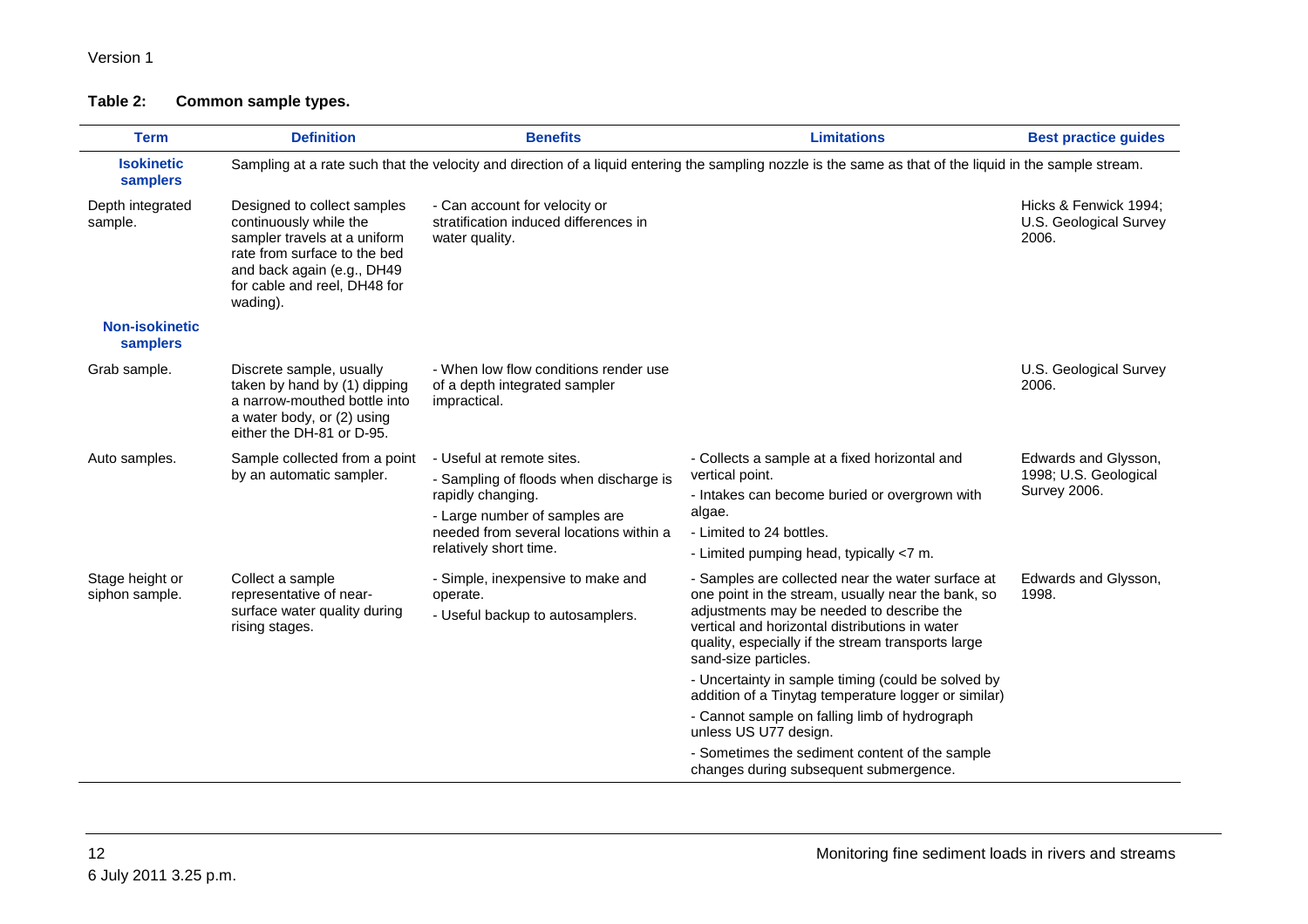Several levels of monitoring could be adopted within the monitoring programme to maximise the number of sites while containing costs:

- 1. flood and monthly sampling
- 2. automatic sampling of storm events
- 3. turbidity as a surrogate.

Level 1 monitoring could be adopted as the basic platform for trend analysis and load estimation at any existing or new hydrometric site. Levels 2 and 3 could be adopted at selected sites, possibly on a rotational basis.

### **2.1 Level 1: Flood and monthly sampling**

Level 1, the most basic monitoring strategy, would focus on sampling during floods, particularly sediment gaugings. The purpose of a SS gauging is to measure the dischargeweighted cross-sectionally averaged SSC, and this is typically done by using depthintegrated samplers to sample sub-sections. Sediment gaugings would be required for both rising and falling limbs of hydrographs, over a wide range of flows, and in sufficient numbers to develop quality rating curves. The rapid development of a discharge-SS rating curve would require repeated and targeted storm sampling to provide an adequate dataset. Grab samples could also be collected during storm events. However these would not provide the mean SSC and therefore could be of limited use in rivers where mixing is incomplete and there are variations in the SSC through the cross-section. Monthly grab sampling would provide sufficient data to determine trends in low flow conditions (which may be useful for determining instream ecosystem effects). Such sampling, however is insufficient for load estimation due to the under-representation of storm events.

The NIWA Suspended Sediment Manual (Hicks & Fenwick 1994) and the revised USGS Field Manual (U.S. Geological Survey 2006) outline the field procedures in detail.

| <b>Equipment required</b>                    | Indicative cost <sup>T</sup>           |
|----------------------------------------------|----------------------------------------|
| Depth integrated samplers + bottles          |                                        |
| e.g., DH48 wading                            | $~5300$ US                             |
| DH59 hand reel                               | $~5800$ US                             |
| <b>Bottles</b>                               | ~\$50 US per crate of 24 glass bottles |
| <b>Ongoing costs</b>                         |                                        |
| Field work, sample analysis, data processing |                                        |

| Table 3: | Basic sediment gauging sampling equipment and associated on-going costs. . |  |
|----------|----------------------------------------------------------------------------|--|
|----------|----------------------------------------------------------------------------|--|

<sup>†</sup> Priced from Rickly Hydrological, Columbus, Ohio. More economical samplers may be available.

### **2.2 Level 2: Automated event sampling**

In small streams, flow and sediment concentrations often change quickly in response to rainfall, and field staff may not be able to reach streams quickly enough to manually sample. To overcome this, Level 2 or automated sampling of storms should be adopted at selected sites. Autosamplers are most commonly triggered using stage thresholds (float switch or logger) and then time, stage or flow paced. Time pacing is simple, with no consideration of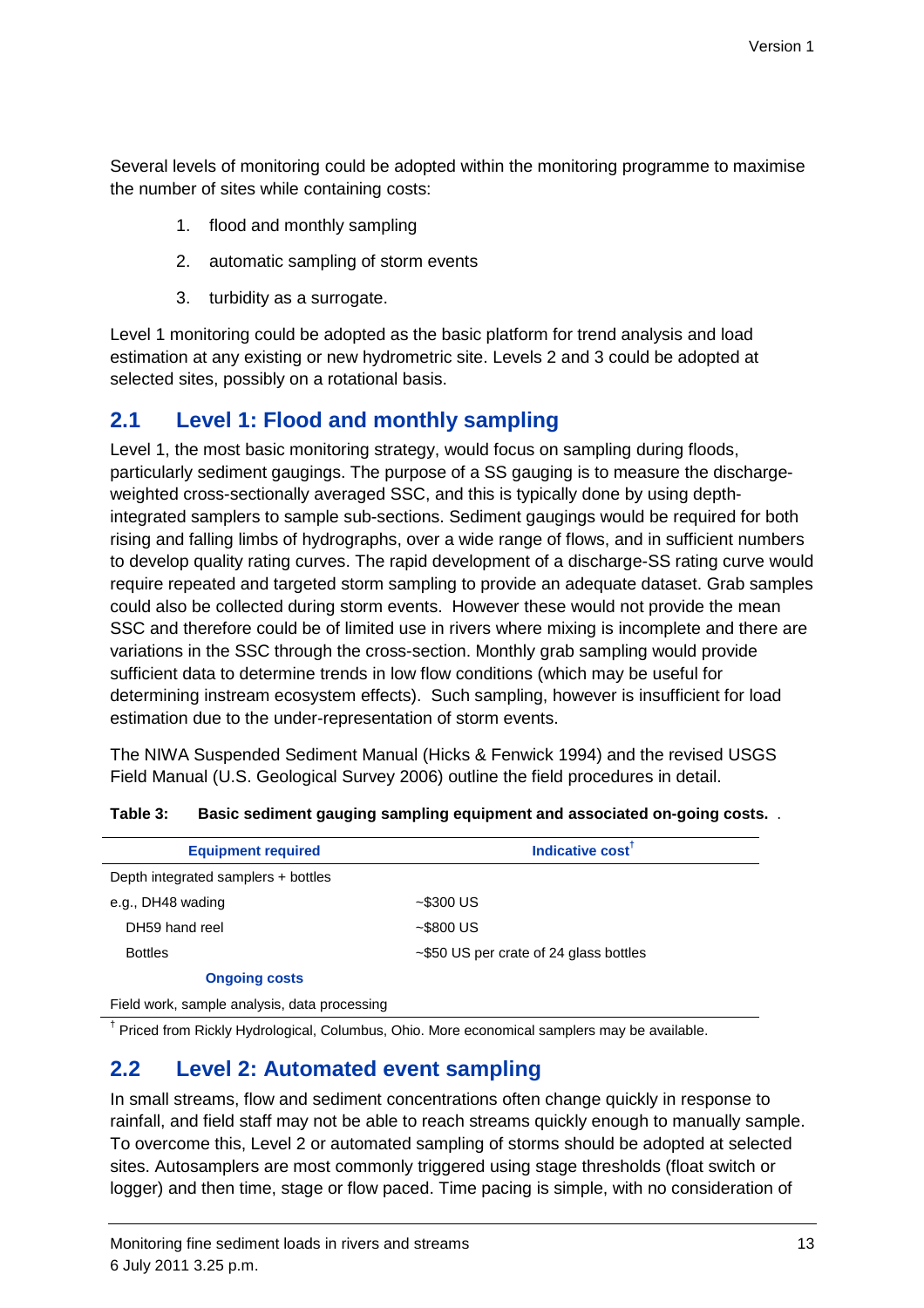flow (and therefore no requirement to directly link the sampler and flow instrumentation) but may fail to capture the variability in concentration, particularly in small catchments which respond quickly to rainfall. Flow proportional samples are collected at given predetermined flow volume intervals (e.g., when each 200 m<sup>3</sup> has passed the site), and sampling frequency varies with flow rate and ensures that more samples are collected about event peaks, when SSCs tend to vary rapidly. This requires that the sampler is controlled by a logger recording and processing flow data and is strongly dependent on the reliability and stability of stagedischarge rating curves.

Composite sampling (multiple samples into one bottle) can be used to increase the number of samples collected over an event, reducing the analytical costs and providing a reliable event sediment load. This approach is best matched with event discharge-SSL rating curves rather than instantaneous discharge-SSC rating curves. The event discharge-SSL rating method allows a relationship between peak event discharge and event sediment load to be determined. This relationship can then be used to estimate loads of future events and possibly previous events if there is an adequate flow record for a site and there has been no significant change in catchment characteristics (e.g., major landuse change). The instantaneous discharge-SSC rating curve method is the "traditional" (and widely accepted) technique whereby a relationship is determined between instantaneous measurements of SSC and discharge. This requires obtaining many individual samples over a range of flow conditions. Although more time consuming and analytically more expensive, the instantaneous discharge-SSC rating curve method has the advantage of being based on actual raw data. In contrast the peak discharge-SSL rating curve method relies on transformed data (loads calculated from composited samples). Accordingly, if the stagedischarge rating (programmed into the logger and used to trigger the sampler with flow proportional sampling) was later found to be incorrect for a site the compositing would also be incorrect and the event concentration may be incorrect. The event concentration could, however, be recalculated using the corrected flow values. Although timing of samples may not be optimal, reasonable estimates of load would be provided.

Correct installation, strict maintenance and correct operation of the autosamplers is crucial to ensure collection of reliable sediment load information. Collection of useful data requires intensive planning and quality assurance, including careful site selection, selection of the type and construction material of the sampler, a review of historical hydrologic information, and collection of an adequate number and types of quality-control samples (U.S. Geological Survey 2006). Best practices for autosampler use are briefly summarised in Table 4 (for more details refer to Edwards & Glysson 1998).

Automatic samplers may have either peristaltic or vacuum pumps. Different brands have varying reliabilities. Our current recommendation is to use ISCO (3700 or 6712 with on-board logger) peristaltic pump samplers as they are robust, reliable, simple to programme and interrogate, and are less likely to get blocked. However, the latest generation of vacuum or peristaltic Manning sampler may be an improvement on previous models. Previous Manning vacuum sampler models (e.g., GLi and older models) had unreliable and non-waterproof electronics, and were more difficult to programme and interrogate than the ISCO 3700. Autosamplers cost in the order of \$7000 depending on the model, exchange rates and number of samplers ordered at the same time. We recommend that at least four bottle sets are purchased for each sampler.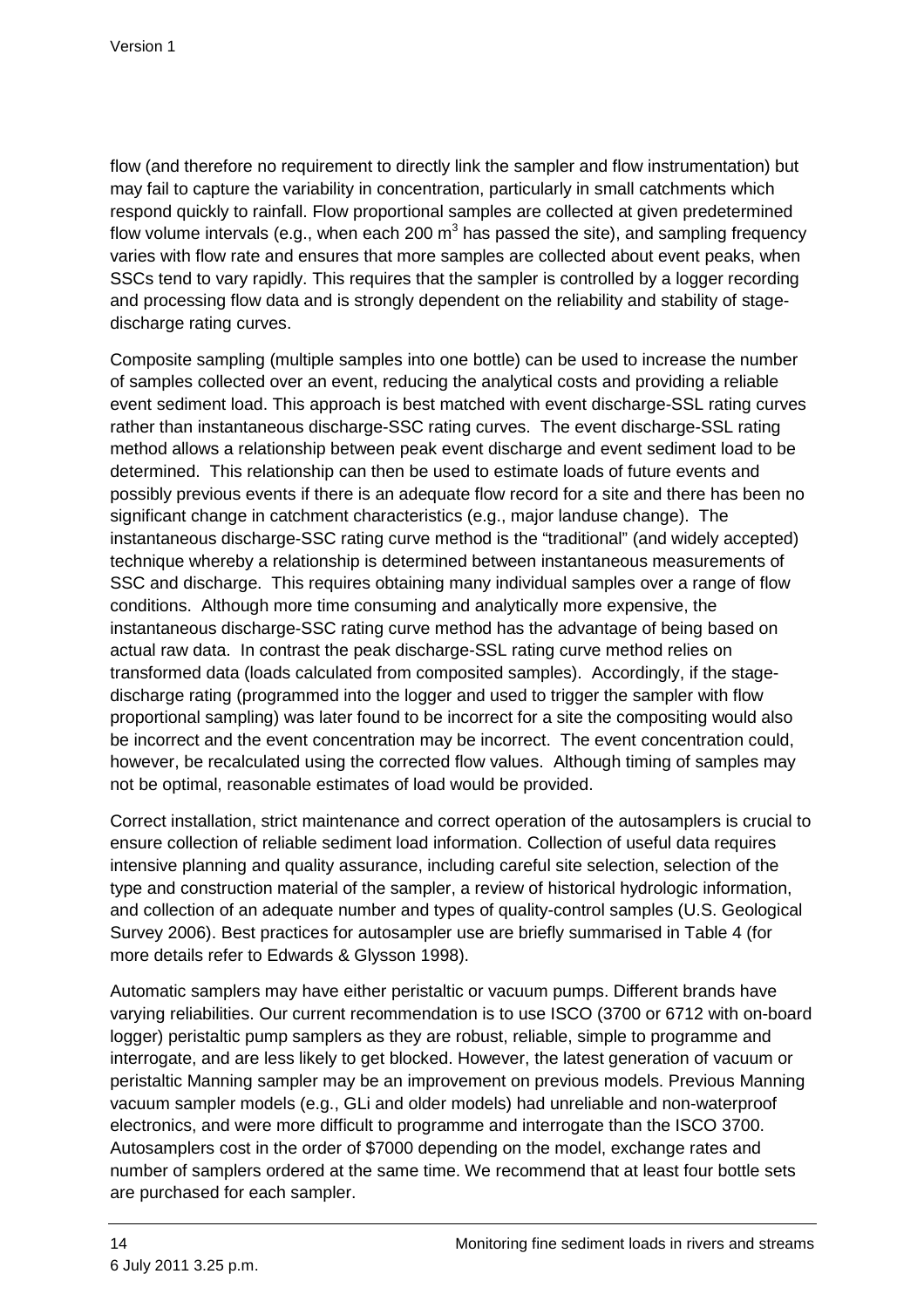We recommend that any site with autosamplers is telemetered to reduce operational costs and to ensure that samples are collected from the field promptly.

**Table 4: Autosampler operation best practice.** (Edwards & Glysson 1998).

|                                     | <b>Best practice</b>                                                                                                                                                                                                                                                                                                                                                                                                                                                                                                                                                                                                                                                                                                                                                                           |
|-------------------------------------|------------------------------------------------------------------------------------------------------------------------------------------------------------------------------------------------------------------------------------------------------------------------------------------------------------------------------------------------------------------------------------------------------------------------------------------------------------------------------------------------------------------------------------------------------------------------------------------------------------------------------------------------------------------------------------------------------------------------------------------------------------------------------------------------|
| Training                            | Staff training in installing, maintaining and programming autosamplers.                                                                                                                                                                                                                                                                                                                                                                                                                                                                                                                                                                                                                                                                                                                        |
| Intake<br>placement                 | Ideally the intake should be at a point where SSC approximates the mean SSC across the range<br>of flows. Some guidelines (Edwards and Glysson, 1999) include:                                                                                                                                                                                                                                                                                                                                                                                                                                                                                                                                                                                                                                 |
|                                     | (1) normal and horizontal to flow (avoid intake facing upstream, up or down). If sand is an<br>important component then downstream facing should be adopted so the intake does not become<br>blocked                                                                                                                                                                                                                                                                                                                                                                                                                                                                                                                                                                                           |
|                                     | (2) the cross section should be stable                                                                                                                                                                                                                                                                                                                                                                                                                                                                                                                                                                                                                                                                                                                                                         |
|                                     | (3) in a zone of high velocity and turbulence (and therefore well mixed)                                                                                                                                                                                                                                                                                                                                                                                                                                                                                                                                                                                                                                                                                                                       |
|                                     | (4) at a depth that avoids burial by bed load or dune migration but sufficient to ensure<br>submergence at all times.                                                                                                                                                                                                                                                                                                                                                                                                                                                                                                                                                                                                                                                                          |
| <b>Bottles</b>                      | Reusable bottles are suitable for SSC determination. They must be cleaned prior to use to<br>remove any residue that remains after the analytical process. Sample bottles are cleaned by<br>soaking in a water bath with a laboratory detergent, followed by a hot, tap-water rinse in an<br>automatic dishwasher. Washed bottles are turned upside down in a wire carrying case to air dry.<br>After drying, the bottles are turned upright and capped, and are then ready for field use. Before<br>capping, the bottles must be inspected for excessive residue or damage. Bottles with visible<br>residue or staining that requires additional cleaning are rinsed with a 10-percent hydrochloric acid<br>solution. After acid rinsing, the bottles are rewashed and rinsed with tap water. |
|                                     | Disposable bags (e.g., ISCO ProPak) are not recommended as it can be difficult to remove all<br>sediment from the bag.                                                                                                                                                                                                                                                                                                                                                                                                                                                                                                                                                                                                                                                                         |
| Sample<br>volumes                   | Sample volumes should be at least 350 ml. Larger volumes reduce variability but may add to the<br>laboratory costs.                                                                                                                                                                                                                                                                                                                                                                                                                                                                                                                                                                                                                                                                            |
| Sample<br>storage &<br>preservation | For basic SSC determination there are no rules for sample turnaround. AS/NZS 5667<br>recommends 24 hours. Hicks and Fenwick (1994) suggest < 6 weeks for flood samples if there is<br>no risk of algal growth. Samples should be stored in the dark and kept cool and sent to the<br>laboratory at the earliest opportunity, particularly if there is a risk of algal growth.                                                                                                                                                                                                                                                                                                                                                                                                                  |
| Sample<br>frequency                 | If flow records exist then sample intervals can be estimated to ensure that the sampler does not<br>run out of bottles (autosamplers typically have 24-28 bottles) during a single event (unless it can<br>be serviced mid-event). Without historical flow information an adaptive approach is required.                                                                                                                                                                                                                                                                                                                                                                                                                                                                                       |
| Manual<br>sediment<br>gaugings      | Concurrent manual depth integrated and autosample collection should be used to check on<br>representativeness of autosamples. Lewis and Eads (2009) suggest that with well-mixed streams,<br>there is normally little or no bias in the point sample concentrations; but a bias model should be<br>developed, the point samples should be corrected if a difference exists, and the correction should<br>be stated in reports or publications. Lewis and Eads (2009) suggest that the autosampler and<br>manual sample pairs should be distributed over the measured range of turbidities and twenty or<br>more pairs may be needed to detect small biases in pumped samples.                                                                                                                  |

Because of the high capital and maintenance costs associated with autosamplers, simpler alternatives have been developed to collect event samples (FISP 1961). Simple siphon samplers are inexpensive to build, operate, and maintain, so they are cost effective to use at a large number of sites. The USGS has two basic designs, a simple sampler that costs around ~\$US 30 (which collects from the rising hydrograph limb only) and a more sophisticated design (US U73) that costs ~\$US800 and can collect a sample on either the rising or falling limb of a hydrograph (plans are available from FISP). Both of these samplers would be simple to mass manufacture locally. Gracsyk et al. (2000) could not detect a statistical difference between SS samples collected by autosamplers and siphon samplers on three small catchments (< 25 km<sup>2</sup>). We recommend that any autosampler monitoring site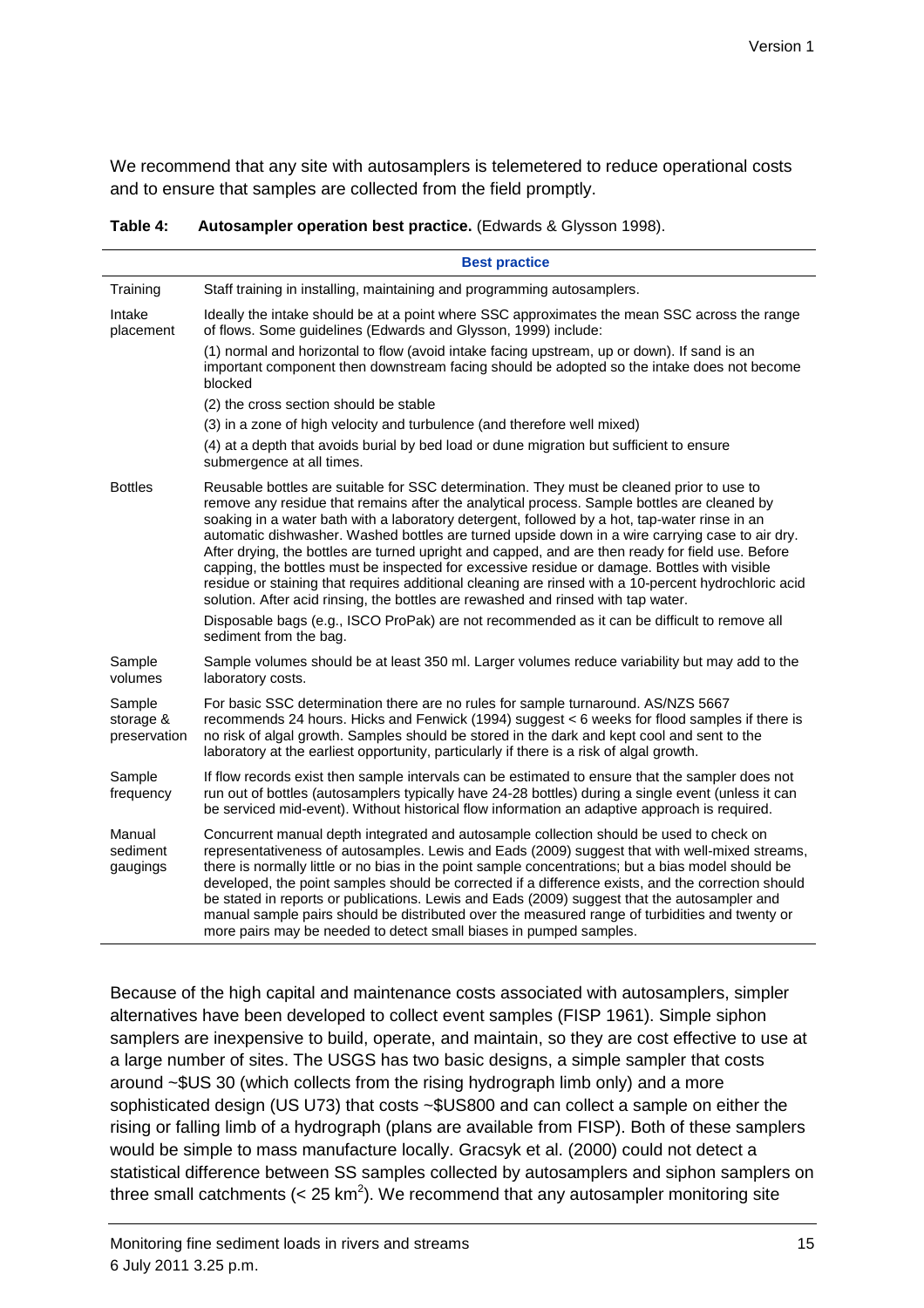also has siphon samplers as a backup and to enable ongoing monitoring without autosamplers at sites where there is no statistical difference between the two methods of sample collection. Before single-stage samplers can be installed, some knowledge of the seasonal stage characteristics of the stream is needed so that an appropriate sequence of samples can be obtained for a given storm season and so that support structures are adequately designed for flood flows (U.S. Geological Survey 2006).

**Table 5: Equipment requirements per site and ongoing costs.** (Assuming site is an existing flow site and stage data can be fed to logger/computer in real time; indicative costs excl. GST).

| <b>Site equipment required</b>                                                                  | Indicative cost (\$NZ unless otherwise indicated)                                   |
|-------------------------------------------------------------------------------------------------|-------------------------------------------------------------------------------------|
| Autosampler (e.g., ISCO 3700 + 5 bottle sets +<br>logger cable $+$ strainer $+$ intake tubing). | ~1000                                                                               |
| Logger (if flow proportional sampling) with<br>modem (e.g., Neon Metering Module).              | $~1$ - \$2000                                                                       |
| Set up/programming support.                                                                     | ~1000                                                                               |
| Secure sheds.                                                                                   |                                                                                     |
| Power supply (e.g., solar panel + connections).                                                 | $-$ \$500                                                                           |
| Stage height samplers (US SS59A) <sup>†</sup>                                                   | $\sim$ \$US 30 each (could be produced locally for less).                           |
| Stage height sampler (US SS77) <sup>†</sup>                                                     | ~\$US 800 each (could be produced locally for less).                                |
| <b>Ongoing costs</b>                                                                            |                                                                                     |
| Monthly site visits to maintain equipment.                                                      | 1 hr + travel.                                                                      |
| Daily auto downloads from sites via cellular<br>modem.                                          | (~\$40/month) more for satellite telemetry.                                         |
| Clearance of samplers following storms.                                                         | 1 hr + travel.                                                                      |
| Sample analysis.                                                                                | \$4000 (~\$40/sample ASTM 3977 wet sieving & filtration),<br>100 samples per year). |
| Data collection, checking, recording.                                                           |                                                                                     |
| Data analysis.                                                                                  | Depends on software choices.                                                        |

<sup>†</sup> Priced from Rickly Hydrological, Columbus, Ohio.

### **2.3 Level 3: Turbidity as a surrogate**

If an extended and detailed time series of SSC and SSL are required then optical sensors are a practical and economical option. Turbidity is the most frequently used optical property and is a measure of the scattering of light within water. When a good turbidity-SSC relationship can be developed the computed SSC time series will have lower uncertainty than one derived from an SSC-discharge relationship (Rasmussen et al. 2009). A turbidity-SSC rating is only valid for a particular instrument type and range of suspended particle composition. A continuous electronic record of turbidity provides details about sediment transport that cannot be obtained manually and can greatly enhance our understanding of sediment dynamics (Kirchner et al. 2004). Short-duration, high-amplitude sediment pulses would not be reliably identified by fixed-interval or discharge-driven sampling schemes (even with automatic sampling) unless deployed at very high sampling frequencies (Lewis & Eads 2009). An additional advantage is that it may also be possible to identify the sources and timing of sediment more accurately. Turbidity time series may also be used to estimate time series of total nitrogen (Rasmussen et al. 2009), total phosphorus (Grayson et al. 1996) or E. coli (McKergow & Davies-Colley 2010; Davies-Colley et al. 2008). A disadvantage is that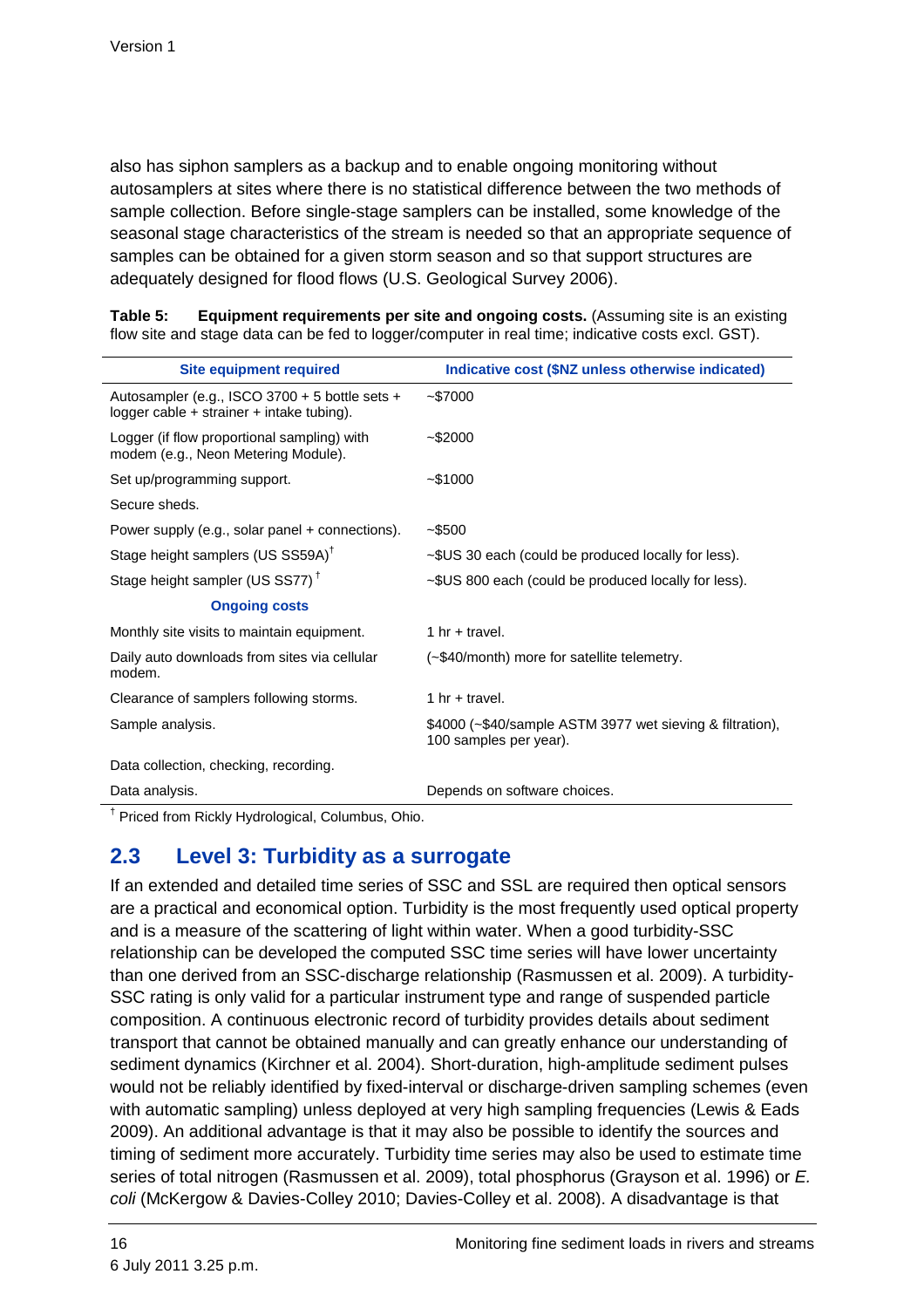SSC calculated from turbidity measured at a point may not be representative of the mean cross sectional SSC. However, with careful sampling this can be assessed. Just as discharge-based ratings can change with time, so can turbidity ratings, because suspended particle composition (e.g., the proportion of fine organic material or clay content) can change with time (Lewis & Eads 2009). The sensor's internal calibration may also drift.

An adequate model calibration dataset consists of an appropriate number of instantaneous SSC samples and concurrent turbidity and streamflow measurements, made over most of the observed range of hydrologic conditions for the period of record. The larger the variability in the relationship between turbidity and SSC at a site, the greater the need to collect more calibration data (Anderson et al. 2010).

Maintaining a high quality turbidity record can be challenging. Biofouling of the lens requires a mechanical wiper, water pumps or manual cleaning. For this reason a mechanical wiper or micro-jet water pump is mandatory to reduce operational costs associated with site visits. In addition, telemetry (radio, cell phone or satellite) allows frequent assessment of the data quality and is recommended to help maintain a high quality record. At high flows there is a risk that the instrument may over-range so careful selection of the turbidity range is required. We recommend an instrument that can measure over a range from 0 to at least 2000 nephelometric turbidity units (NTU). A guide to selecting an appropriate instrument is available in Anderson (2005). We typically use Greenspan TS100 (near infra-red, 880 nm, 90° detection angle) or D&A Instruments OBS3/3A (ne ar infra-red, 30±15° detection angle), calibrated to the range 0-2000 NTU.

Correct installation of a turbidity sensor must ensure: (1) the sensor is anchored or held in position or located so it is not subject to any movement during normal operations, (2) the sensor is protected from direct sunlight to avoid high temperature fluctuations, (3) the sensor is protected against high turbulence and possible debris loading during flow events and (4) ensure the minimum clearance around the optical head (sensor dependent) is met.

Once an adequate turbidity-SSC relationship has been developed for a site the sampling triggers may be modified to reduce analysis costs. For example, by controlling sampling using turbidity very accurate load estimation is possible with a moderate number of physical samples (Lewis 2003). The Turbidity Threshold Sampling method distributes sample collection over the range of rising and falling turbidity values and attempts to sample all significant turbidity episodes (Lewis 2003). Full procedures for this methodology are outlined in Lewis and Eads (2009) and many resources are available at http://www.fs.fed.us/psw/topics/water/tts/.

Laboratory turbidity should also be measured on all samples sent for SSC determination. All laboratory turbidity samples should be analysed on the same model instrument, as turbidity is instrument-dependent (Davies-Colley & Smith 2001). Laboratory turbidity can be useful for validating or reconstructing field turbidity measurements (e.g., when turbidity exceeded the field sensor's range). A relationship between laboratory turbidity and SSC can be established from a subset of samples collected at fixed time intervals, then used to estimate SSC for the remaining samples (Lewis & Eads 2009). To measure laboratory turbidity, a small volume of the sample must generally be extracted from field samples for placement in the turbidity meter. This is best done before analyzing samples for SSC, but the turbidity subsample must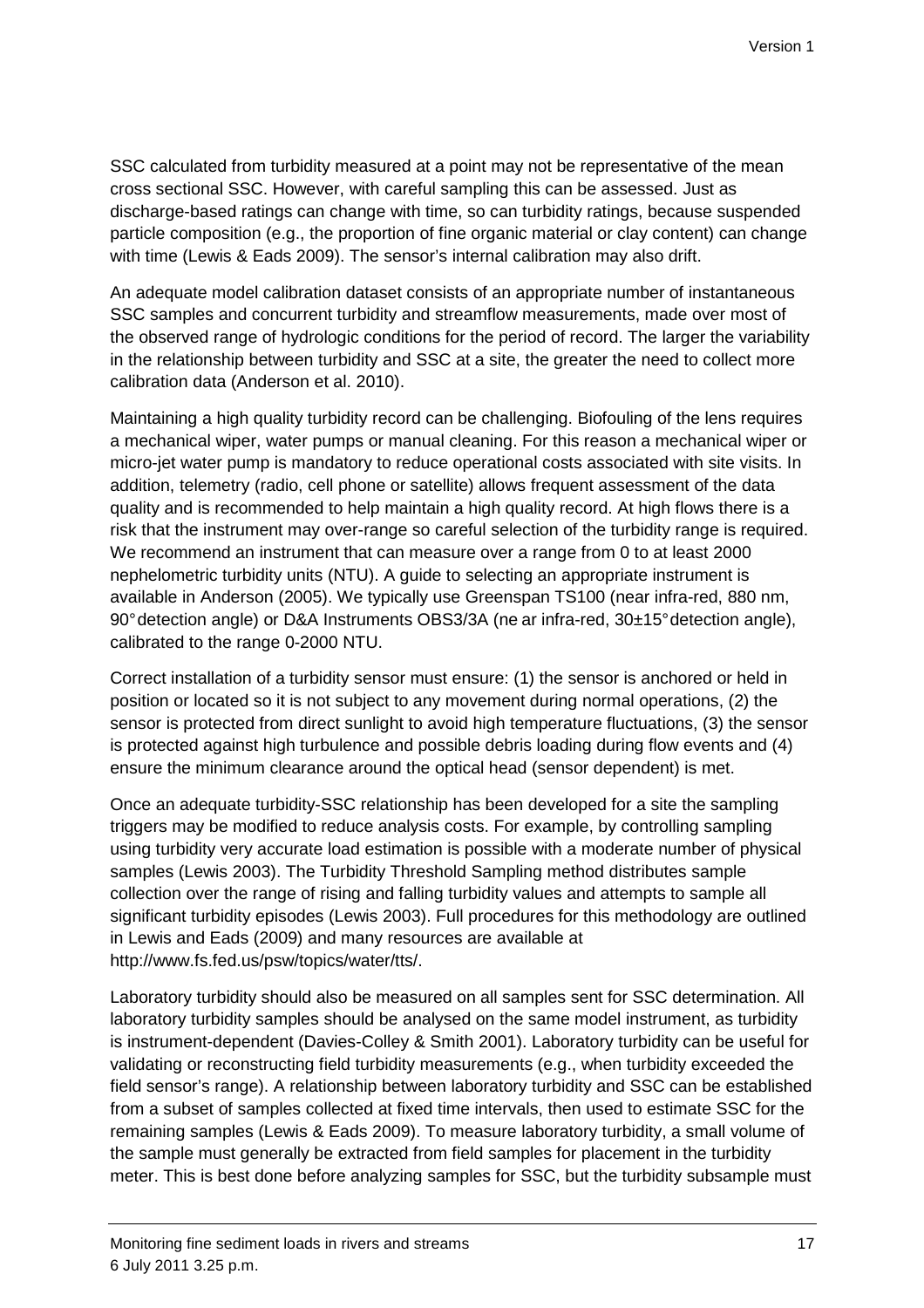be rinsed back into the original container before SSC is determined. Therefore, it is important to determine the original sample volume before subsampling (Lewis & Eads 2009).

If contracted externally, on-going costs for Levels 2 & 3 might be in the order of \$30K per year per site.

**Table 6:** Equipment requirements. (Assuming site is an existing flow site with autosampler; indicative costs excl. GST).

| <b>Equipment required</b>                                                          | <b>Indicative cost</b><br>(SNZ) |
|------------------------------------------------------------------------------------|---------------------------------|
| Turbidity sensor with wiper/pump (e.g., Greenspan TS1200 0-2000 NTU) & calibration | ~1000                           |
| Programming support                                                                | $~1 - 500$                      |
| <b>Ongoing costs</b>                                                               |                                 |
| - -                                                                                |                                 |

Data processing

### **2.4 Analytical methods**

Several techniques may be used to measure SSC in a natural water sample. Consistency is required in any monitoring programme. A change of analytical method should ideally include a period of overlap between the two methods. A review of US Geological Survey data by Gray et al. (2000) highlighted the difference between analysis of a subsample (TSS APHA 2450-D) and the entire sample (SSC ASTM 3977) and notes that they are not comparable and should not be used interchangeably. Gray et al. (2000) compared the SSC-ASTM 3977 and TSS APHA 2450-D analytical methods and derivative data, and concluded that the SSC-ASTM 3977 method was more accurate and reliable.

A total suspended solids (TSS) analysis (TSS APHA 2450-D) normally entails withdrawal of an aliquot of the original sample for analysis. In contrast, the SSC analytical method (ASTM 3977-97) measures all sediment and the mass of the entire water-sediment mixture by evaporation, filtration or wet sieving (Table 7). If a sample contains a substantial proportion of sand-sized material, then stirring, shaking, or otherwise agitating the sample before obtaining a subsample (TSS APHA 2450-D), will rarely produce a representative sample for SSC or particle-size distribution analysis. Additionally, the percentage of sand-size and finer material can be determined as part of the SSC ASTM 3977-filtration method, but not as part of the TSS APHA 2450-D method (Gray et al. 2000).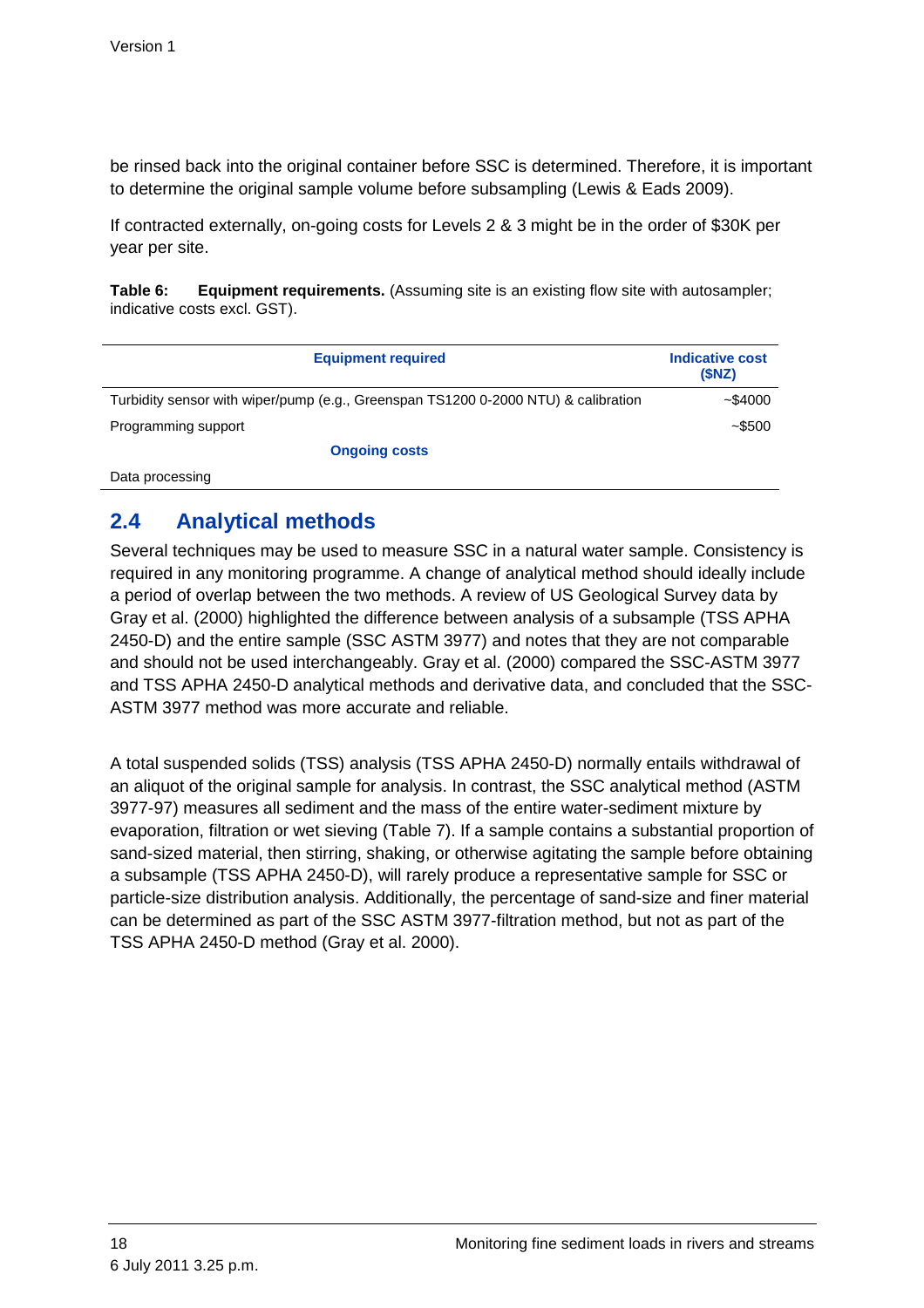### **Table 7: Suspended sediment analytical methods.**

| <b>Term</b>                                                                                                                                                                                                                                                                                                                                                                              | <b>Description</b>                                                                                                                                                                                                                                                                                                 | <b>Benefits</b>                                                                                                                                                   | <b>Limitations</b>                                                                                                                                                                                                                                                                                                                                                                                                    |
|------------------------------------------------------------------------------------------------------------------------------------------------------------------------------------------------------------------------------------------------------------------------------------------------------------------------------------------------------------------------------------------|--------------------------------------------------------------------------------------------------------------------------------------------------------------------------------------------------------------------------------------------------------------------------------------------------------------------|-------------------------------------------------------------------------------------------------------------------------------------------------------------------|-----------------------------------------------------------------------------------------------------------------------------------------------------------------------------------------------------------------------------------------------------------------------------------------------------------------------------------------------------------------------------------------------------------------------|
| Suspended sediment<br>concentration by wet<br>sieving<br>(ASTM 3977-97, ASTM<br>2002b).                                                                                                                                                                                                                                                                                                  | The sample is poured onto a sieve with 63<br>um openings. Analysis includes the entire<br>coarse and if possible, the entire fine fraction<br>is analysed by the filtration method, but if the<br>sample volume is unwieldy, it may be<br>reduced by splitting.                                                    | - Yields a concentration for the<br>total sample, a concentration of<br>the sand-size particles, and a<br>concentration for the silt- and<br>clay-size particles. |                                                                                                                                                                                                                                                                                                                                                                                                                       |
| Suspended sediment<br>concentration by filtration<br>(ASTM 3977-97, ASTM<br>2002b).                                                                                                                                                                                                                                                                                                      | The sample consisting of river water,<br>sediment, and dissolved solids is weighed<br>and then filtered through a glass fibre disk.<br>The disk and sediment are dried and<br>weighed, then the sediment concentration is<br>calculated.                                                                           | - Fast for low concentration<br>samples.<br>- Correction factors for dissolved<br>solids are not required.                                                        | - Clogging of filters for high concentration samples. Suitable for<br>samples with concentrations of sand-size material (diameters<br>greater than 0.062 mm) less than about 10,000 mg/L and<br>concentrations of clay-size material of about 200 mg/L.                                                                                                                                                               |
| Suspended sediment<br>concentration by<br>evaporation<br>(ASTM 3977-97, ASTM<br>2002b).                                                                                                                                                                                                                                                                                                  | Samples weighed then allowed to settle.<br>After the sediment has settled, most of the<br>supernatant water is poured or siphoned<br>away. The volume of water-sediment mixture<br>remaining is measured so that a dissolved<br>solids correction can be applied later. The<br>sediment is then dried and weighed. | - Equipment and technique are<br>simple.                                                                                                                          | - Can be used only on sediments that settle within the allotted<br>storage time of the samples which usually ranges from a few days to<br>a few weeks, so less useful if there is a significant amount of clay.<br>- A correction factor must be applied if dissolved-solids<br>concentration exceeds about 10 % of the sediment concentration.<br>- May be less precise weighing if the ratio of sample mass to tare |
|                                                                                                                                                                                                                                                                                                                                                                                          |                                                                                                                                                                                                                                                                                                                    |                                                                                                                                                                   | mass is small.                                                                                                                                                                                                                                                                                                                                                                                                        |
| Total suspended solids<br>Uses a predetermined volume from the<br>Method 2540 D, "Total<br>original water sample obtained while the<br>Suspended Solids Dried at<br>sample is being mixed with a magnetic<br>103°105°C" (APHA<br>stirrer. An aliquot of the sample - usually<br>0.1 L, but a smaller volume if more than 200<br>1995).<br>mg of residue may collect on the filter $-$ is | - As for SSC-filtration.                                                                                                                                                                                                                                                                                           | - As for SSC-filtration.<br>- Subsampling technique developed for wastewater and is not<br>applicable to natural waters.                                          |                                                                                                                                                                                                                                                                                                                                                                                                                       |
|                                                                                                                                                                                                                                                                                                                                                                                          |                                                                                                                                                                                                                                                                                                                    | - Has large bias and variance compared to SSC (ASTM 3977-97)<br>(Gray et al. 2000).                                                                               |                                                                                                                                                                                                                                                                                                                                                                                                                       |
|                                                                                                                                                                                                                                                                                                                                                                                          | withdrawn by pipette. The disk and sediment<br>are dried and weighed, then the sediment<br>concentration is calculated.                                                                                                                                                                                            |                                                                                                                                                                   | - Subsampling by pipette or by pouring from an open container will<br>generally result in production of a sediment-deficient subsample<br>(Gray et al. 2000).                                                                                                                                                                                                                                                         |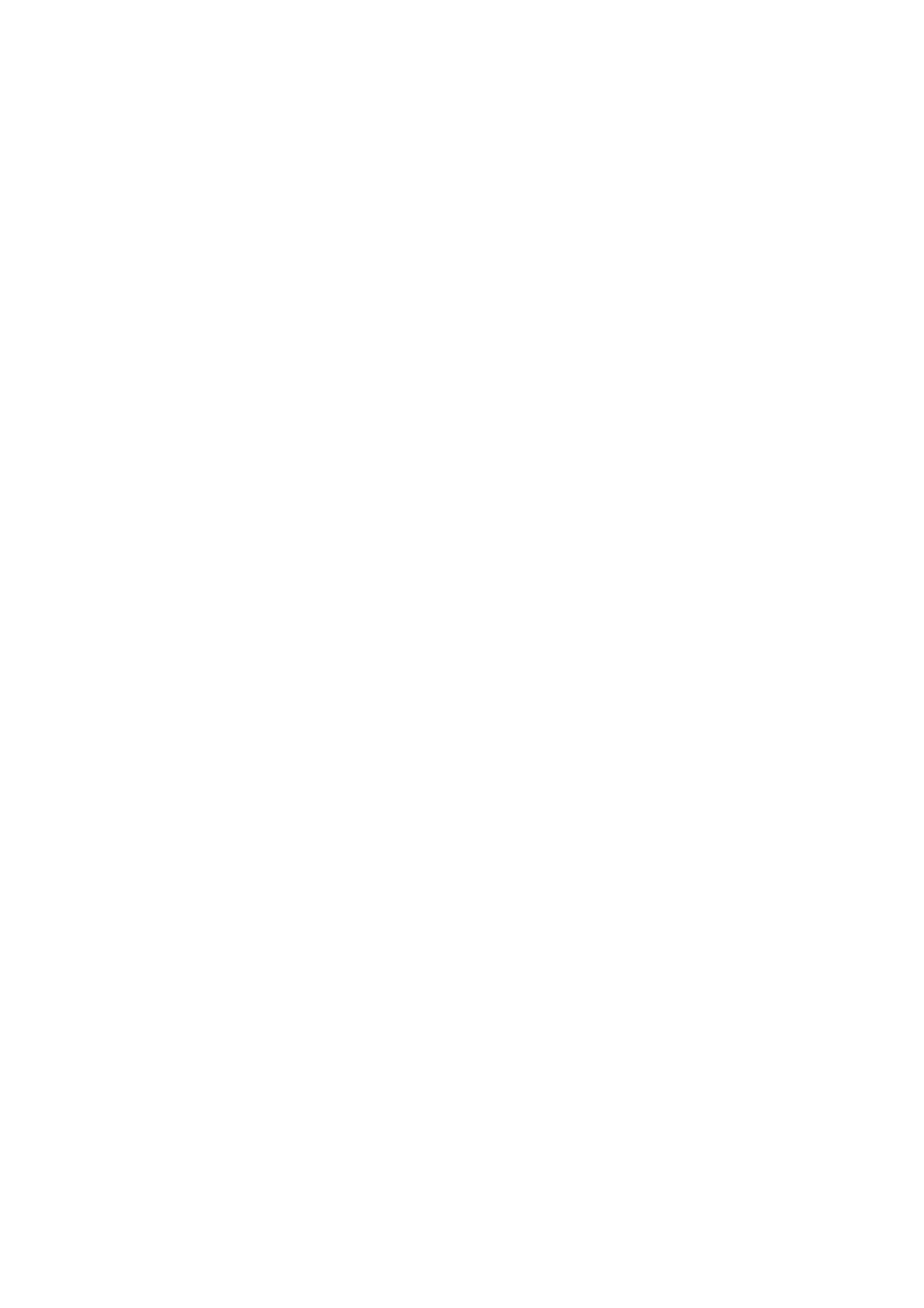## **2.5 Textural analysis**

The type of particle size data required governs the type of analysis. For example, physical data on particle dimensions is required for ecological, turbidity or contaminant transport applications, while settling (fall-speed) data is required for hydraulic studies. An additional consideration is whether effective (in situ) particle size (including flocs and aggregates) is required or whether the absolute particle size<sup>2</sup> is required. Sample stability during storage must be considered if effective particle size is required. If the sand fraction is of interest samples must be collected using depth-integrated manual sampling as the sand fraction is typically poorly mixed and concentrated near the bed.

A simple approach to including some textural analysis is to adopt SSC (ASTM 3977-97) wet sieving (ASTM 2002b) as the measure of sediment concentration. The method yields a concentration for the total sample, a concentration of the sand-size particles, and a concentration for the silt- and clay-size particles.

If further differentiation between silt-and clay-size particles is required, particle size distributions must be measured. Three techniques are summarised in Table 8. Laser diffraction analysis can be conducted at the University of Waikato and time of transition measurements are available from NIWA-Hamilton for about \$75/sample (depending on sample numbers and urgency).

| <b>Technique</b>      | <b>Principle</b>                                                                                        | <b>Instrument</b>                                                               | <b>Benefits</b>                                                                       | <b>Limitations</b>                                                    |
|-----------------------|---------------------------------------------------------------------------------------------------------|---------------------------------------------------------------------------------|---------------------------------------------------------------------------------------|-----------------------------------------------------------------------|
| Sedimentation         | Calculate grain size<br>from settling velocity<br>of particles.                                         | e.g., pipette.                                                                  | - Traditional approach.                                                               | - Requires a<br>specialist<br>laboratory for<br>analysis.             |
| Laser<br>diffraction  | Particles in a laser<br>beam scatter light at<br>angles inversely<br>proportional to<br>particle size.  | e.g., Malvern<br>Mastersizer<br>$(0.05 - 900 \mu m,$<br>up to $64$<br>classes). | - Excellent reproducibility<br>- Fast analysis (seconds).<br>- Small sample.          |                                                                       |
| Time of<br>transition | Based on detection<br>of particles by a<br>rotating laser beam,<br>direct measurements<br>of particles. | e.g.,<br>Ankersmid<br>"EyeTech" (0-<br>$2000 \mu m$ ).                          | - High resolution.<br>- Fast analysis<br>(seconds/minutes).<br>- Small sample volume. | - Poor<br>reproducibility as<br>individual particles<br>are measured. |

#### **Table 8: Particle size distribution analysis techniques.**

### **2.6 Data management and analysis**

Consideration must be given to data management, analytical methods and additional software requirements. Table 9 summarises the suitability of some freely available software for sediment concentration, load and trend analysis. Regression analysis may also be conducted using any statistical software package by trained personnel.

 2 chemically dispersed mineral fraction (Phillips, J.M.; Walling, D.E. (1995). An assessment of the effects of sample collection, storage and resuspension on the representativeness of measurements of the effective particle-size distribution of fluvial suspended sediment. Water Research 29(11): 2498-2508).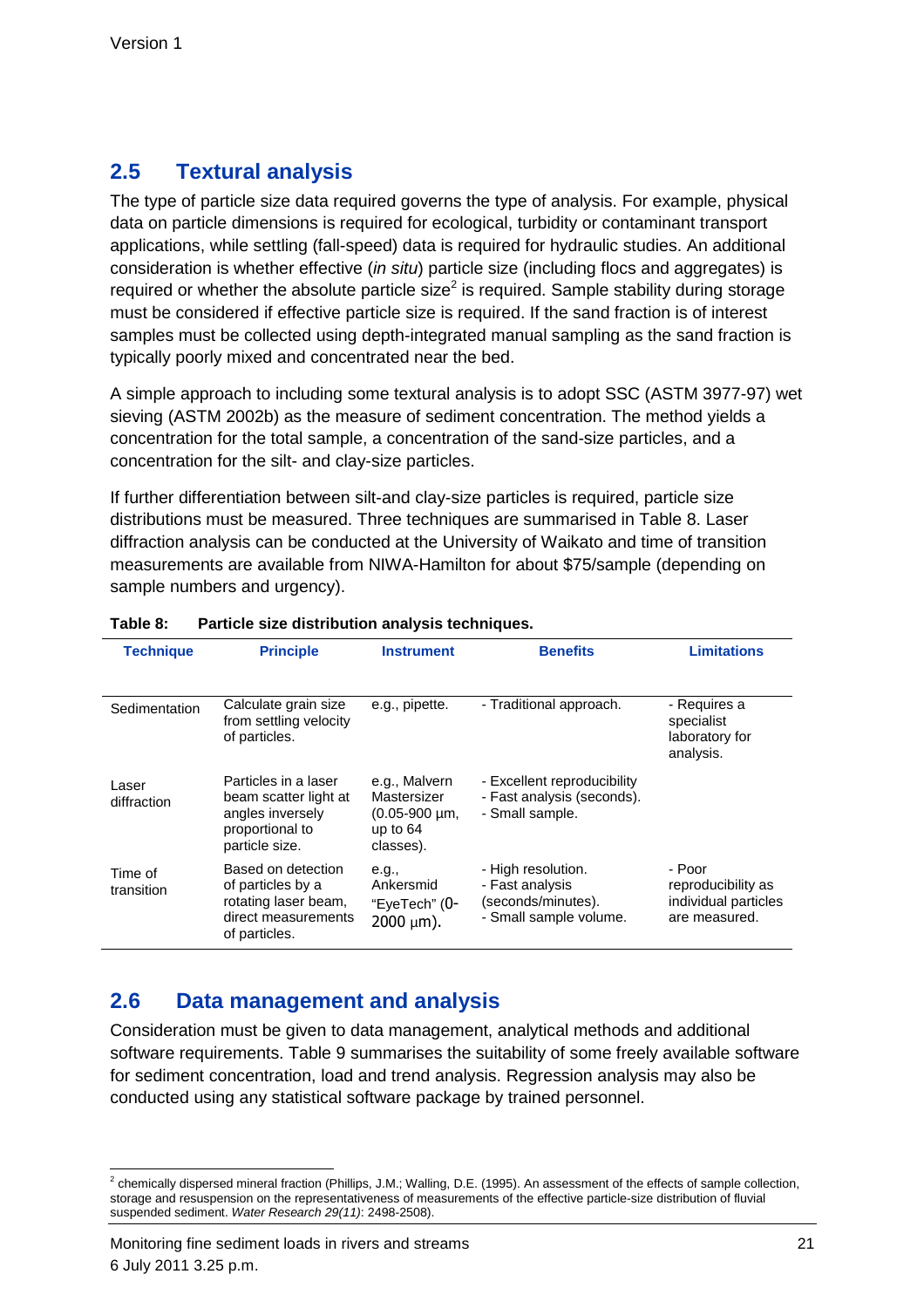| <b>Software</b>          | <b>Supplier/availability</b>                                                            | <b>Capability</b>                                                                                                                                                                                                                                                                                                                                                                                                        |
|--------------------------|-----------------------------------------------------------------------------------------|--------------------------------------------------------------------------------------------------------------------------------------------------------------------------------------------------------------------------------------------------------------------------------------------------------------------------------------------------------------------------------------------------------------------------|
| SedRate                  | NIWA/free from Murray Hicks<br>(NIWA Christchurch).                                     | - Designed for SSC-discharge based load predictions.                                                                                                                                                                                                                                                                                                                                                                     |
|                          |                                                                                         | - Uses multiple regression methods (parametric and non-<br>parametric) to estimate loads including least squares, minimum<br>variance, load weighted and LOWESS.                                                                                                                                                                                                                                                         |
|                          |                                                                                         | - Reports loads, errors and specific loads.                                                                                                                                                                                                                                                                                                                                                                              |
| <b>LOADEST</b>           | USGS/free at<br>http://water.usgs.gov/software/l<br>oadest/                             | - Designed for SSC-discharge based load predictions (can be<br>tricked into producing SSC concentration time series by setting<br>discharge to 1):                                                                                                                                                                                                                                                                       |
|                          |                                                                                         | - Can be used with ancillary measurements (e.g., turbidity).                                                                                                                                                                                                                                                                                                                                                             |
|                          |                                                                                         | - Flow input is in imperial units.                                                                                                                                                                                                                                                                                                                                                                                       |
|                          |                                                                                         | - Explanatory variables within the regression model include<br>various functions of streamflow, decimal time, and additional user-<br>specified data variables. The formulated regression model then is<br>used to estimate loads over a user-specified time interval<br>(estimation). Mean load estimates, standard errors, and 95<br>percent confidence intervals are developed on a monthly and/or<br>seasonal basis. |
|                          |                                                                                         | - Uses Adjusted Maximum Likelihood Estimation (AMLE) and<br>Maximum Likelihood Estimation (MLE) when the calibration model<br>errors (residuals) are normally distributed. Uses Least Absolute<br>Deviation (LAD), is an alternative to maximum likelihood<br>estimation when the residuals are not normally distributed.                                                                                                |
| Turbidity<br>Threshold/R | http://www.fs.fed.us/psw/topics<br>/water/tts/loads/Rprocedures.p<br>df                 | - Scripts for R statistical software (free).<br>- SI units.                                                                                                                                                                                                                                                                                                                                                              |
| <b>TimeTrends</b>        | NIWA/free at<br>http://www.niwa.co.nz/our-<br>science/freshwater/tools/time-<br>trends. | - Provides a series of linked procedures to import data, explore<br>time series patterns and analyse for trends using recognised<br>statistical methods.                                                                                                                                                                                                                                                                 |

**Table 9: Sediment analysis software.**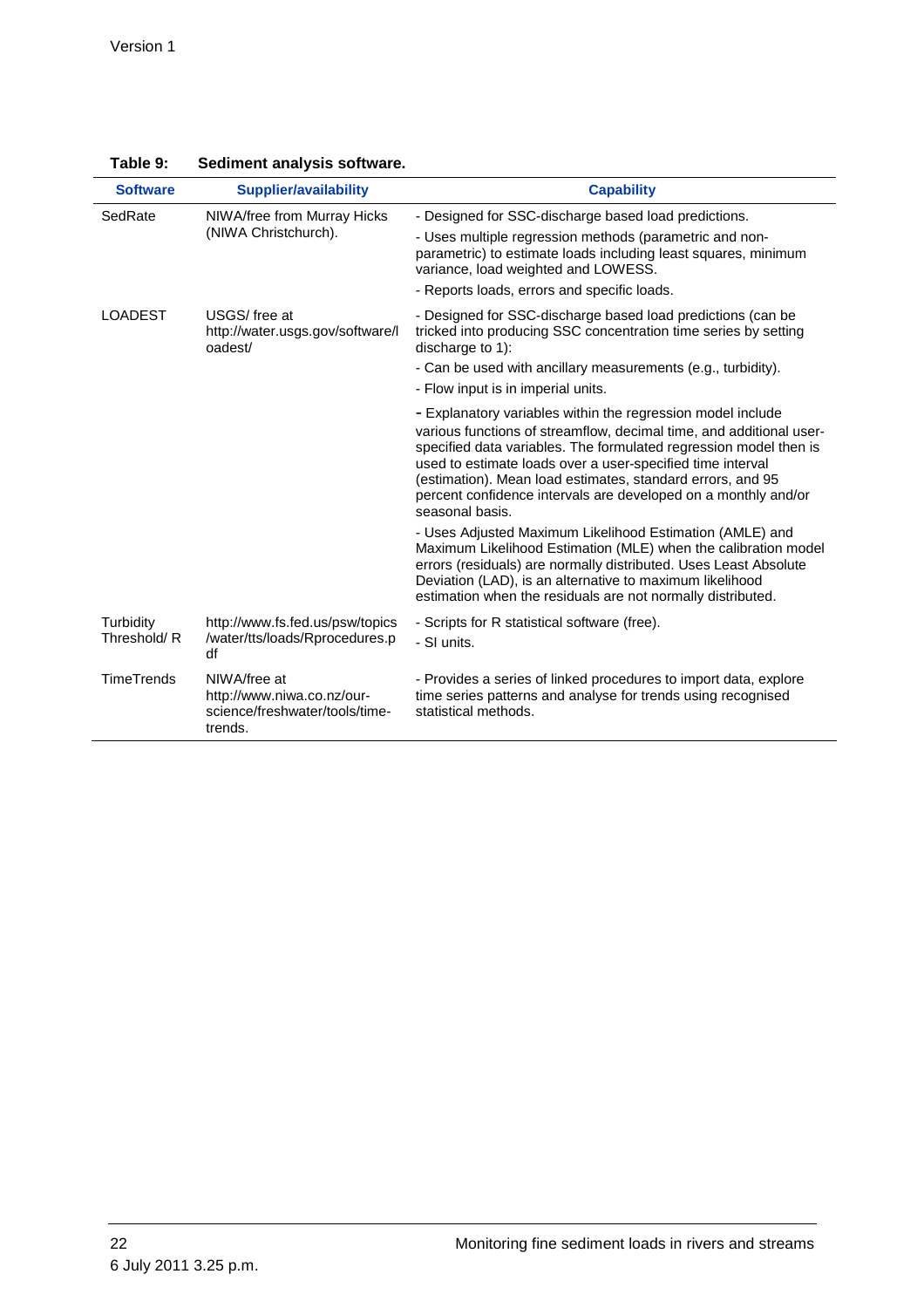## **3 Sediment sources**

Several approaches are available to assess sediment sources and Collins and Walling (2004) group them into indirect and direct approaches. The indirect approach uses a range of techniques (e.g., mapping, aerial photograph/satellite image analysis, erosion surveying, erosion plots and load monitoring) to measure or evaluate sediment mobilisation. However, these indirect techniques take no account of source-river connectivity and the uncertainties associated with sediment routing, and therefore only allow one to infer sources. In contrast, the direct approach, which takes into account both sediment mobilisation and delivery to the catchment outlet, includes sediment hysteresis and sediment fingerprinting. The benefits and limitations of the commonly used approaches are summarised in Table 10.

In catchments where load monitoring is occurring, sediment or turbidity hysteresis could be a cost-effective technique to help identify sediment sources. Sediment fingerprinting offers a useful approach in both monitored and un-monitored catchments.

| <b>Approach</b>                               | <b>Technique</b>                                                | <b>Benefits</b>                                                                                                                                                           | <b>Limitations</b>                                                                                                                                             |
|-----------------------------------------------|-----------------------------------------------------------------|---------------------------------------------------------------------------------------------------------------------------------------------------------------------------|----------------------------------------------------------------------------------------------------------------------------------------------------------------|
| Indirect<br>(mobilisation)<br>only).          | Mapping.                                                        | - Spatial distribution of<br>erosion sources.                                                                                                                             | - Identify sediment origins.<br>-Subjectivity.<br>- Difficult to assess age of<br>erosion surfaces.                                                            |
|                                               | Aerial photograph/ satellite<br>imagery analysis.               | - Detect morphological<br>change.<br>- No fieldwork expenses.<br>- Useful for assessing bank,<br>gully and landslide erosion<br>rates.<br>-Catchment scale<br>assessment. | - Gross erosion features (no<br>hillslope erosion).                                                                                                            |
|                                               | Erosion surveys (e.g., erosion<br>pins, cross section surveys). | - Erosion rates measured.                                                                                                                                                 | - At a site analysis.                                                                                                                                          |
|                                               | Erosion plots.                                                  |                                                                                                                                                                           | - Long duration event<br>monitoring.<br>-Typically overestimate erosion<br>rates.                                                                              |
|                                               | Load monitoring.                                                | -Suitable for larger<br>catchments.                                                                                                                                       | - Cost of running multiple<br>monitoring sites.<br>-Interpretation difficult unless<br>erosion sources/land<br>management practices are<br>tributary specific. |
| Direct<br>(mobilisation)<br>and<br>delivery). | Sediment fingerprinting.                                        | - Can be used at a range of<br>scales.                                                                                                                                    | -Selecting fingerprint properties<br>can be difficult.                                                                                                         |
|                                               |                                                                 | -Links sources and<br>transported sediment.                                                                                                                               | - Mass movement has not been<br>assessed using this technique.                                                                                                 |
|                                               |                                                                 | -Cost effective.                                                                                                                                                          |                                                                                                                                                                |
|                                               | Sediment hysteresis.                                            | - Cost effective at existing<br>monitoring sites.                                                                                                                         | - Interpretation can be difficult.                                                                                                                             |

#### **Table 10: Sediment source identification techniques.** (Collins & Walling 2004).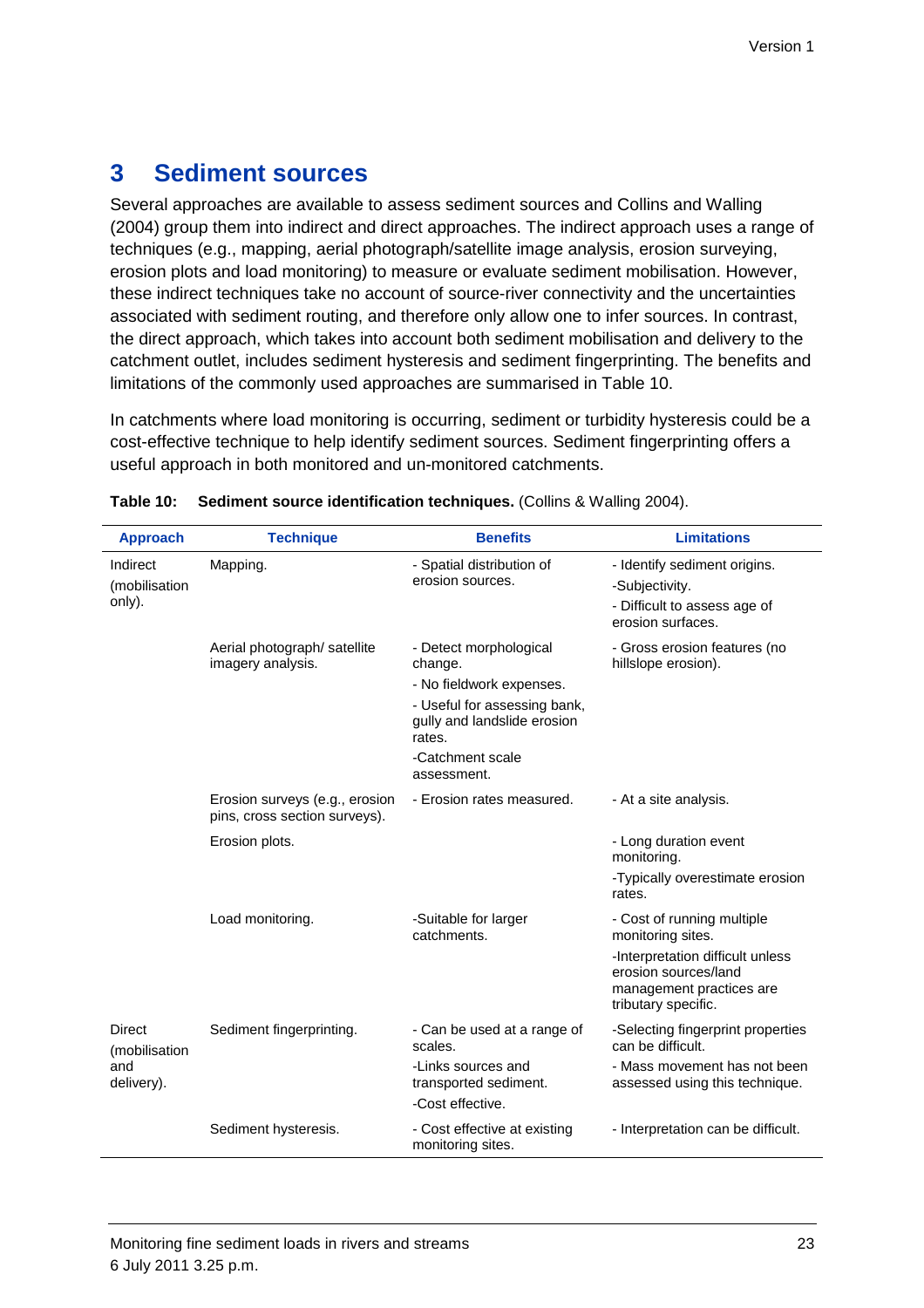## **3.1 Sediment source identification from load monitoring data**

Sediment (and/or turbidity hysteresis) has been used to infer different processes and therefore sediment sources. Patterns of SSC versus discharge through individual events may be symmetrical, or contain clockwise or anti-clockwise hysteresis. Clockwise hysteresis is classically interpreted as mobilisation of sediment of limited availability (e.g., channel sediment). In contrast, anti-clockwise hysteresis (SS peak arrives after peak discharge) is classically interpreted as the arrival of more distant particles derived from processes, such as hillslope soil erosion or bank collapse, which occurs in the latter stages of events. Interpretation can be difficult, but this approach can yield some insights into possible sediment sources.

An alternative, (but indirect) approach to quantifying sediment sources is to monitor subcatchment and catchment outlet loads. However, this approach still may not readily lend itself to interpreting the processes occurring, except where these factors are tributary specific (Collins & Walling 2004). However, each Level 2/3 SS monitoring site may cost about \$30K/year to operate, so running several sites within the same catchment may be prohibitively expensive.

## **3.2 Sediment fingerprinting**

Sediment fingerprinting involves determining the relative importance of sediment, in terms of source location and/or erosion process, by comparing the properties of suspended sediment samples to samples taken from identified source areas (Collins & Walling 2004). The source concentrations are compared with the concentrations of samples from downstream sediment deposits (e.g., river bed) or flood samples using a numerical mixing model to determine the relative contribution of each of the sources. The fingerprinting approach has been applied to a wide range of sediment properties, including geochemistry (Collins et al. 1997; Hughes et al. 2009), mineral-magnetism (Foster et al. 1998), radionuclides (Olley et al. 1993), (Hughes et al. 2009), compound-specific isotopes (Gibbs 2008) and sediment colour (Martínez-Carreras et al. 2010). Collins and Walling (2004) suggest that a combination of properties, or 'composite fingerprint' will most reliably distinguish sediment sources.

Two approaches exist: (1) determining where in a catchment sediment is coming from (e.g., land use type for hillslope erosion; lithology type) and (2) which erosion processes dominate. Using both approaches provides the most powerful application as it provides both information on key erosion processes and the locations that contribute the most sediment. Differentiation of spatial sources is usually determined on the basis of the geochemistry of different rock/soil types (e.g., Collins et al. 1997); Table 11), so its feasibility would depend on the catchment size and lithological range. Fallout radionuclide tracing has been used to determine the relative contribution of different erosion processes (e.g., hillslope erosion on cultivated land or uncultivated pasture, and channels) on the basis of their radionuclide (e.g., caesium- 137 ( $137Cs$ ), radium-226 ( $226$ Ra), and excess lead-210 ( $210$ Pb<sub>ex</sub>) concentrations. Within New Zealand catchments there are generally three primary sources of sediment: river channel erosion, hillslope erosion (sheetwash and rill erosion), and mass movement (mainly in the form of landslides). In catchments where mass movement (i.e., landslides) contributes significant sediment these techniques have not been tested for their ability to differentiate between mass movement and other subsurface sources. The Compound-Specific Isotopic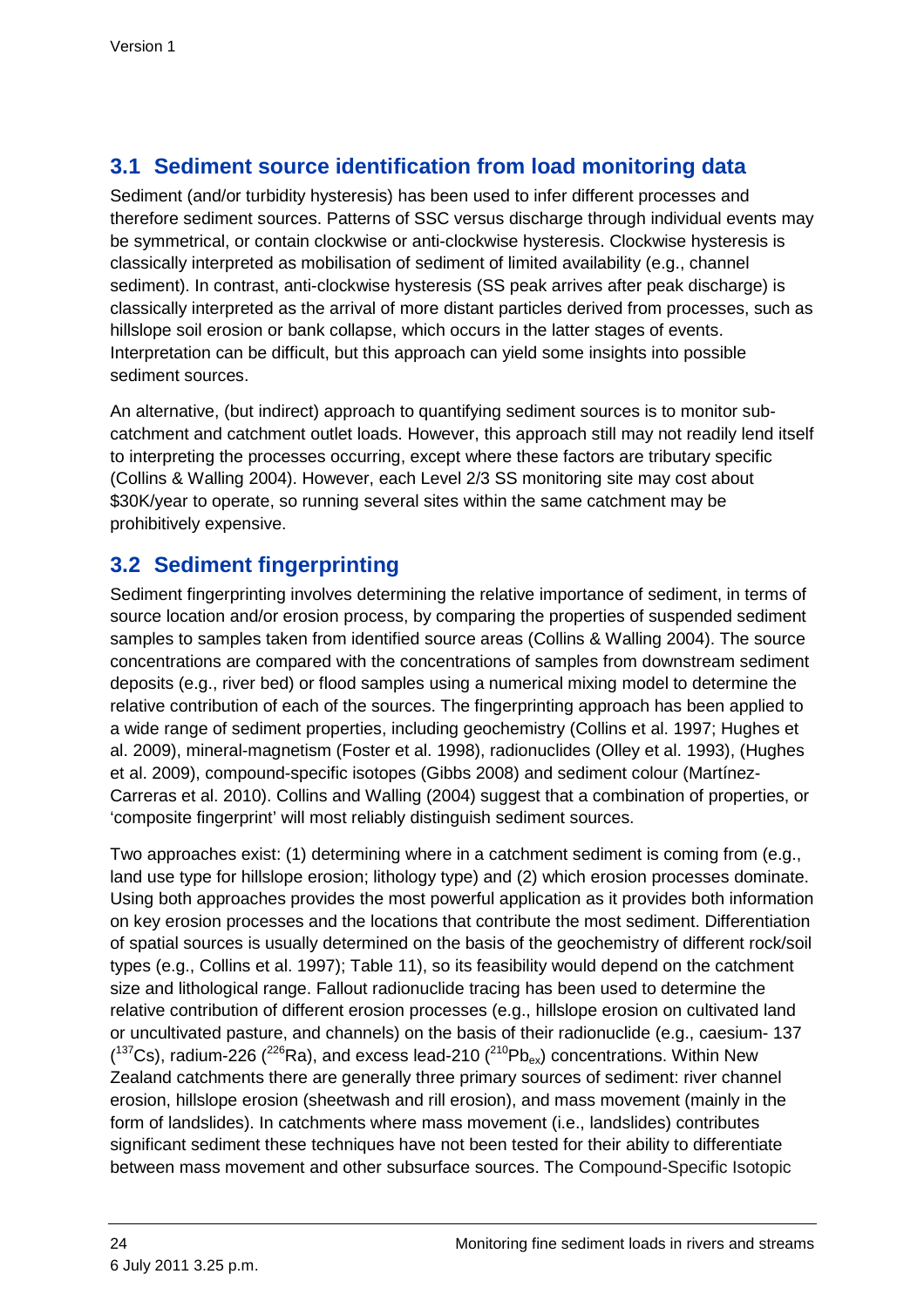(CSI) analysis of naturally occurring biomarkers (fatty acids) derived from plants can be used to differentiate hillslope erosion according to land use types (Gibbs 2008).

Following identification of the key sources, the source areas must be sampled. The number of samples required depends on catchment size and number of potential sources. For example, to identify the relative contributions from hillslope (by land use type) and bank erosion, five source fingerprints would be required (hillslope versus bank erosion by fallout radionuclides and hillslope erosion by source by CSI – exotic forest, native forest and pasture). To ensure sample representativeness each sample should comprise a number of sub-samples. For example, at a pasture hillslope site, sub-samples (~20) could be collected within a 50 x 50 m grid. While there are no rules about the number of source samples required (Collins & Walling 2004), approximately 10 bulked samples for each source type should provide sufficient data to adequately differentiate sources. A small proportion of the samples should be processed and analysed initially to ensure the feasibility of the approach and to test the adequacy of the sampling regime.

Sediment samples are also required for the catchment outlet, either from storms or from historical sediment deposits. Storm SS samples are required to determine the relative contribution of current sediment sources. Sampling a range of flow event sizes might be necessary so that the conditions required to activate certain sediment sources can be assessed. Sampling could be achieved by bulk sampling water (e.g., Motha et al. 2004) with on site centrifugation, using a time-integrated sampler (e.g., Phillips et al. 2000); a simple insitu PVC tube that provides conditions for particle setting) or sampling recent flood deposits. Historical sediment sources can be assessed by collecting material from catchment sediment sinks (e.g., floodplain or estuary cores) and combining fingerprinting with core dating using fallout radionuclides  $(^{137}Cs$ ,  $^{210}Pb$ , <100 yrs), pollen analysis (change in abundance with known landcover changes) or radiocarbon dating (> 500 yrs).

Sample analysis costs may be considerable, depending on the number of sediment sources to be differentiated (~10 samples per source; Table 11), and the number of suspended sediment/core samples required. Sample preparation may also be required. An experienced analyst is also required to process and interpret the results.

A sediment fingerprinting study to assess the relative contributions from different erosion processes (hillslope vs bank erosion) using fallout radionuclides and CSI fingerprints to differentiate between hillslope erosion from different land uses might cost in the order of \$40K. Sample numbers would be about 20 fallout radionuclide source samples, 30 CSI source samples plus five SS samples. This cost includes sample collection, sample analysis, data analysis and reporting.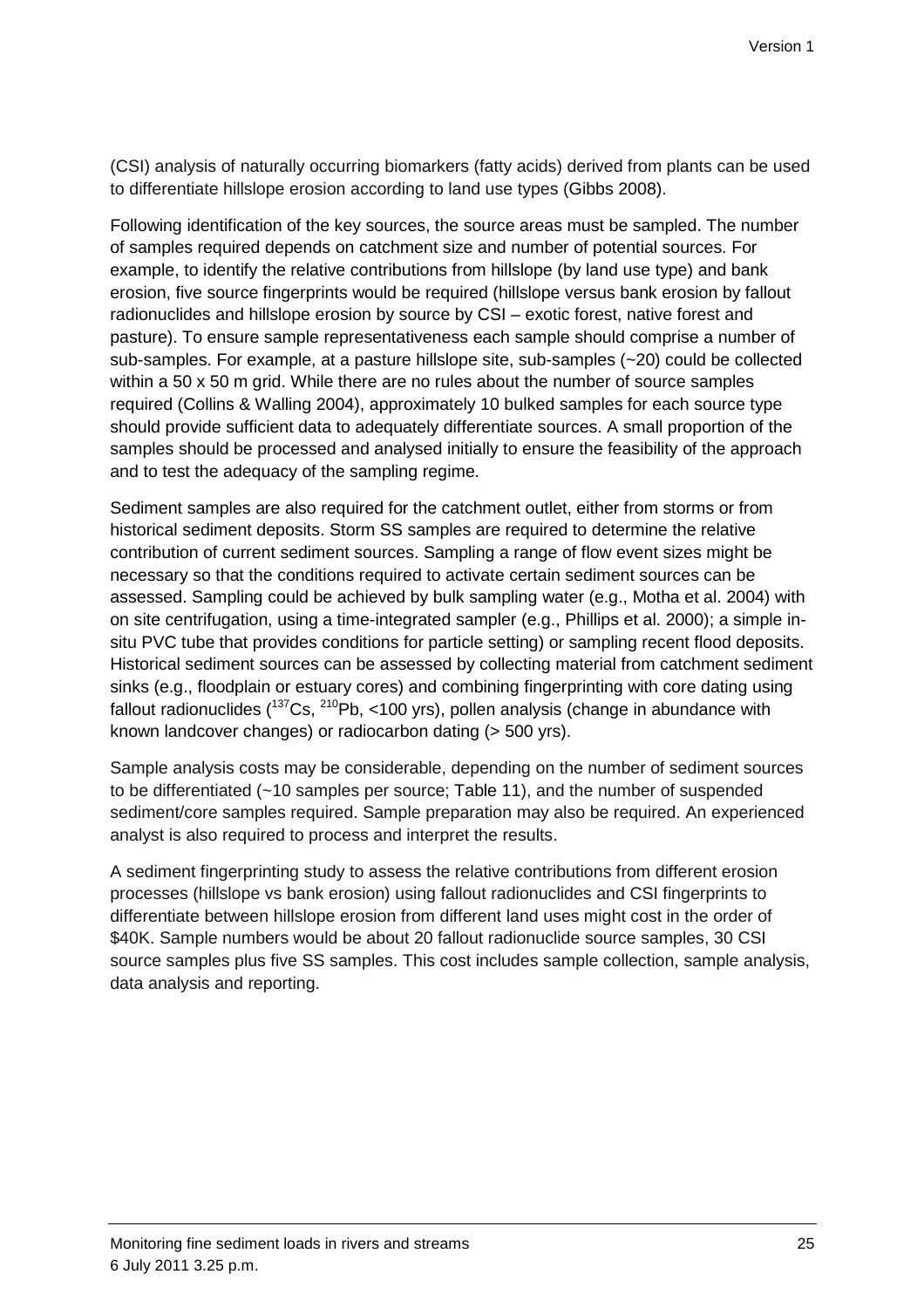| <b>Property</b>                                                           | <b>Fingerprint</b>                                                                                                                                   | <b>Limitations</b>                                                                            | <b>Indicative cost (\$NZ)</b>                                                                     |
|---------------------------------------------------------------------------|------------------------------------------------------------------------------------------------------------------------------------------------------|-----------------------------------------------------------------------------------------------|---------------------------------------------------------------------------------------------------|
| Fallout<br>radionuclides<br>$(^{137}Cs, ^{210}Pb,$<br>$\overline{P}$ Be). | Erosion process - can<br>differentiate between<br>hillslope erosion, cultivated<br>land and sub-surface<br>erosion (e.g., bank or gully<br>erosion). | - Untested in<br>New Zealand<br>environments.<br>- Mass movement<br>differentiation untested. | $\sim$ \$180 per sample (excluding<br>processing cost of sample<br>preparation).                  |
| Compound<br>specific isotopes<br>(fatty acids).                           | Can differentiate between<br>hillslope sediment sources<br>- exotic forestry, native<br>forest and pasture.                                          | - Assumes hillslope<br>erosion is a major<br>sediment source.                                 | $\sim$ \$200 per sample (excluding<br>processing cost of sample<br>preparation).                  |
| Geochemistry<br>(major and minor<br>minerals by X-ray<br>fluorescence).   | Which parts of the<br>catchment are contributing<br>sediment.                                                                                        | - Limited use for<br>homogeneous geology.                                                     | $\sim$ \$25 per sample for analysis<br>(plus sample preparation costs<br>$\sim$ \$25 per sample). |

|                                            | Table 11: Sediment fingerprint properties, limitations and approximate cost per |
|--------------------------------------------|---------------------------------------------------------------------------------|
| <b>sample.</b> Indicative costs excl. GST. |                                                                                 |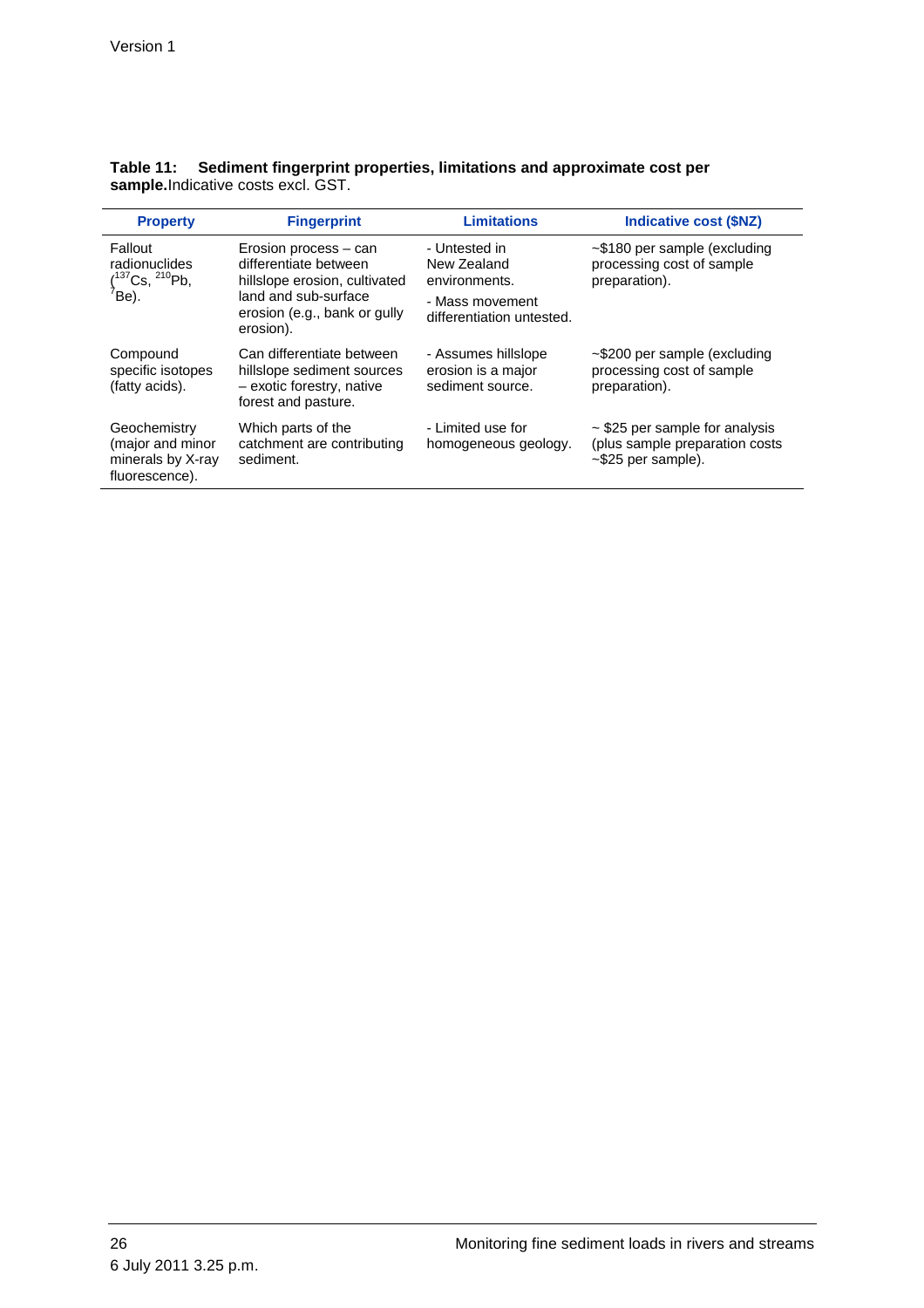# **4 Summary and recommendations**

This report provides advice on sediment monitoring programme design, best practices, guidance on instrumentation and indicative costs. The council has two key objectives: (1) quantification of the sediment load and (2) identification of the sediment sources in rivers and streams.

For Objective (1), sediment load quantification, emphasis must be on collecting storm suspended sediment concentration (SSC) samples (manually, autosamples &/or siphon samplers). We have identified three possible levels of monitoring that could be adopted across sites. The most basic level (Level 1) involves sediment gaugings and/or grab sampling during flood and low flow conditions at existing flow sites. This option is restricted to sites with a continuous flow record (e.g., the Council's hydrometric network or new sites).These data would then be used to construct discharge sediment rating curves. Level 2 uses automated storm suspended sediment sampling at flow sites to develop dischargesediment regression curves to apply to either event or instantaneous discharge. Level 3 monitoring adds turbidity as a sediment surrogate to provide an extended and detailed time series of suspended sediment loads (SSL).

Our recommendations are:

- 1. Level 1 monitoring (flood sediment gaugings) should be adopted at both pristine and impacted sites for trend analysis purposes and load estimation. This storm focused, labour intensive approach must target medium-high flows and include rising and falling limb samples and cover a range of seasons. Continuous flow measurement is a co-requisite at all sites.
- 2. Level 2 monitoring (autosamplers) should be adopted at: (1) smaller catchments where SSC changes rapidly, (2) sites where event loads are required in a short time frame (1-2 years), (3) remote sites and (4) small catchment studies requiring detailed results in a short time period (e.g., evaluating SS best management practices). Telemetry should be used to ensure that samples are retrieved shortly after collection.
- 3. Level 3 monitoring (turbidity) should be adopted when a high frequency time series of SSC and SSL is required. Care should be taken selecting a turbidity probe to ensure that the full turbidity range is captured during storms (minimum 0-2000 NTU), and either a micro-jet pump or wiper should be used to reduce biofouling on the lens. Laboratory turbidity should be determined on all SSC samples, and telemetry should be used to assist with maintaining a high quality turbidity record by highlighting maintenance requirements promptly.
- 4. Samples should be analysed for SSC using the wet sieve and filtration methods (ASTM 2002b) rather than total suspended solids (TSS; APHA 1995) to provide basic particle size data.
- 5. Suitable software for data processing and analysis should be identified before monitoring commences. Specialist programmes available include NIWA's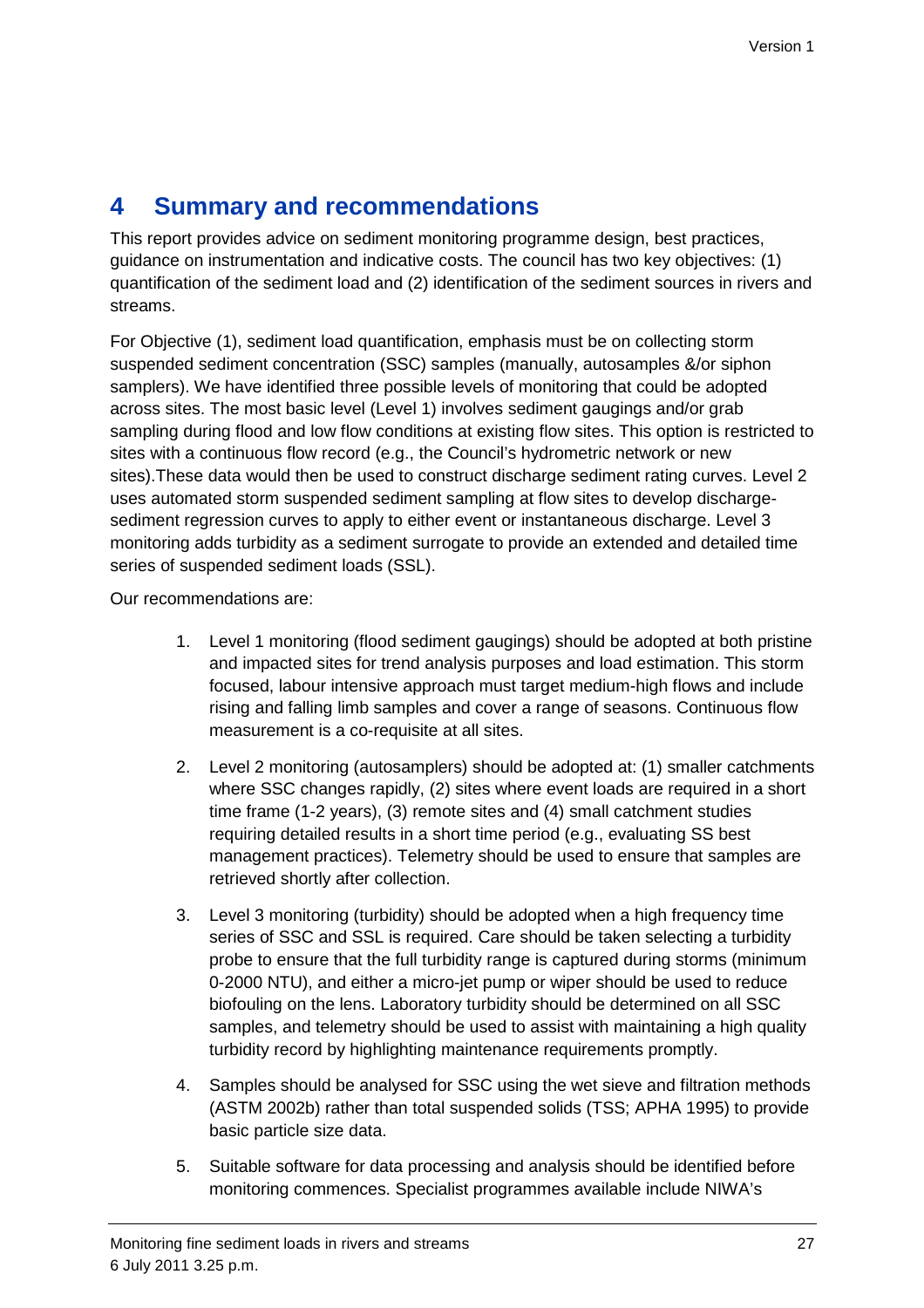SedRate, USGS's Loadest or any good statistical software package (depending on staff expertise).

For Objective (2), sediment source identification, we have focused on two basic approaches: sediment fingerprinting and sediment hysteresis. Alternative methods, such as mapping or aerial photograph analysis, can assist with identifying sediment sources, however they do not address the delivery of sediment into and through the river system to the catchment outlet. Both sediment fingerprinting and sediment hysteresis analysis incorporate the mobilisation of sediment sources and delivery to catchment outlet. Sediment hysteresis analysis requires Level 2 or preferably Level 3 monitoring over a range of event sizes and seasons. This approach requires a continuous time series of SSC or turbidity and discharge or closely spaced SSC-discharge pairs. Interpretation of hysteresis can be difficult but this approach can yield some insights into possible sediment sources. It is recommended for sites with sediment load monitoring. Sediment fingerprinting, in contrast, can be achieved without the need for discharge or long-term sediment monitoring, however specialist skills are required for this approach. Sediment fingerprinting involves determining the relative importance of sediment, in terms of source location and/or erosion process, by comparing the properties of suspended sediment samples to samples taken from identified sources areas. For catchments without existing records it may be the most valuable and cost-effective approach.

Designing and undertaking a sediment monitoring programme is a complex task and we are happy to provide additional advice in the future.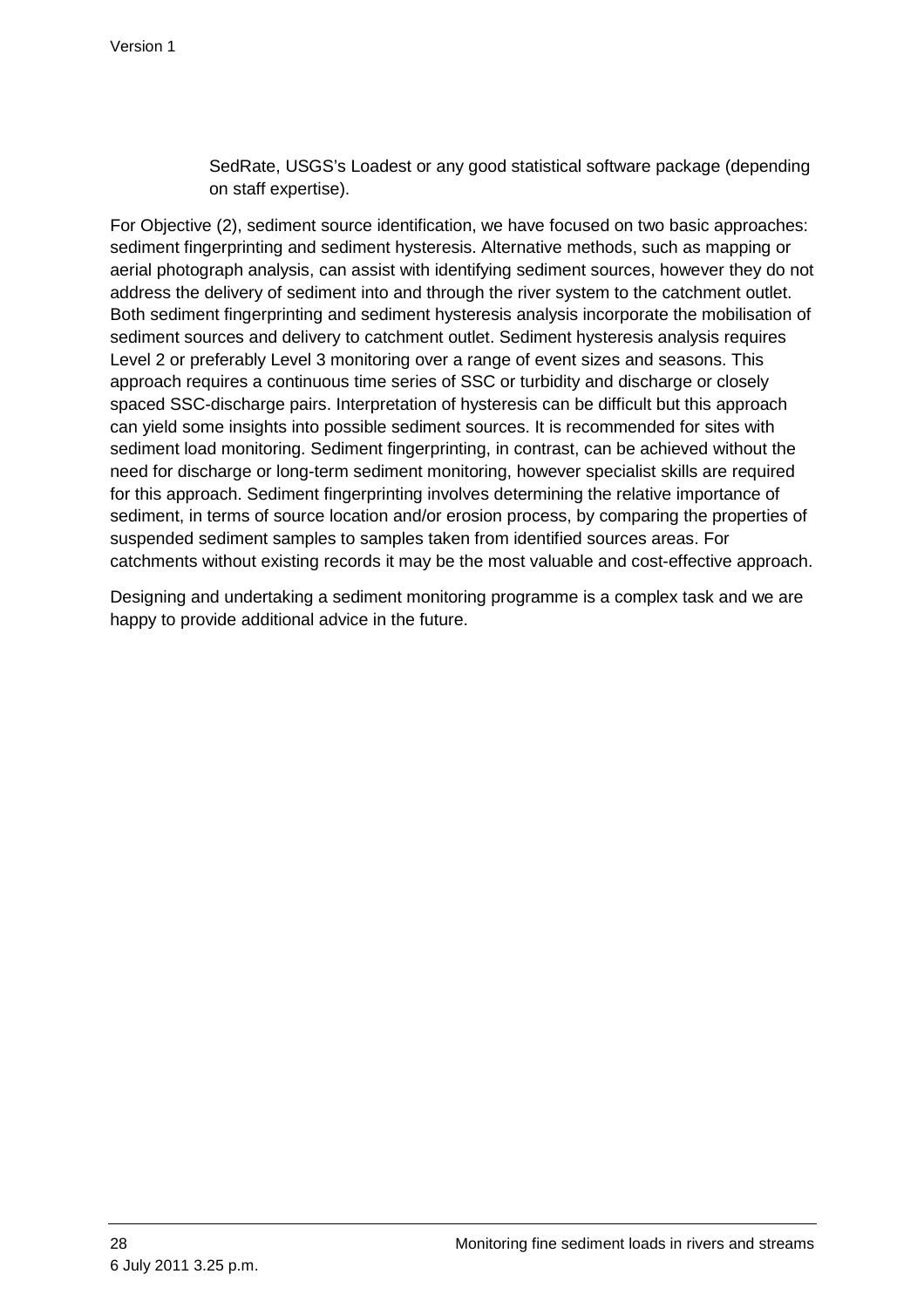# **5 References**

- Anderson, C.W. (2005). Turbidity (ver. 2.1). U.S. Geological Survey Techniques of Water-Resources Investigations, Book 9, Chapter A6, Section 6.7. 55 p.
- Anderson, C.W.; Fisk, G.G.; Gartner, J.W.; Glysson, D.G.; Gooding, D.J.; Gray, J.R.; Hornewer, N.J.; Larsen, M.C.; Macy, J.P.; Rasmussen, P.P.; Wright, S.A.; Ziegler, A.C. (2010). Surrogate technologies for monitoring suspended-sediment transport in rivers (edited by Gray, J. C. and Gartner, J.W.). In: Poleto, C.; Charlesworth, S. (eds). Sedimentology of Aqueous Systems, pp. 3–46. Blackwell Publishing, Chichester.
- APHA (1995). Standard methods for the examination of water and wastewater. 19th edition. American Public Health Association, Washington DC. p.
- ASTM (2002a). Standard guide for monitoring sediment in watersheds. West Conshohocken, PA, ASTM International. 6145-97: 9 p.
- ASTM (2002b). Standard test methods for determining sediment concentration in water samples. West Conshohocken, PA, ASTM International. 3977–97: 6 p.
- Cohn, T.A. (1995). Recent advances in statistical methods for the estimation of sediment and nutrient transport in rivers. Reviews of Geophysics Supplement: 117–1123.
- Collins, A.L.; Walling, D.E. (2004). Documenting catchment suspended sediment sources: problems, approaches and prospects. Progress in Physical Geography 28(2): 159–196.
- Collins, A.L.; Walling, D.E.; Leeks, G.J.L. (1997). Source type ascription for fluvial suspended sediment based on a quantitative composite fingerprinting technique. Catena 29: 1–27.
- Davies-Colley, R.; Lydiard, E.; Nagels, J.W. (2008). Stormflow-dominated loads of faecal pollution from an intensively dairy-farmed catchment. Water Science and Technology 57: 1519–1523.
- Davies-Colley, R.J.; Smith, D.G. (2001). Turbidity, suspended sediment, and water clarity: a review. Journal of the American Water Resources Association 37(5): 1085–1101.
- Droppo, I.G. (2001). Rethinking what constitutes suspended sediment. Hydrological Processes 15: 1551–1564.
- Edwards, T.K.; Glysson, D.G. (1998). Field methods for measurement of fluvial sediment. US Geological Survey Techniques of Water Resources Investigations, Book 3, Chapter C2 No. 80 p.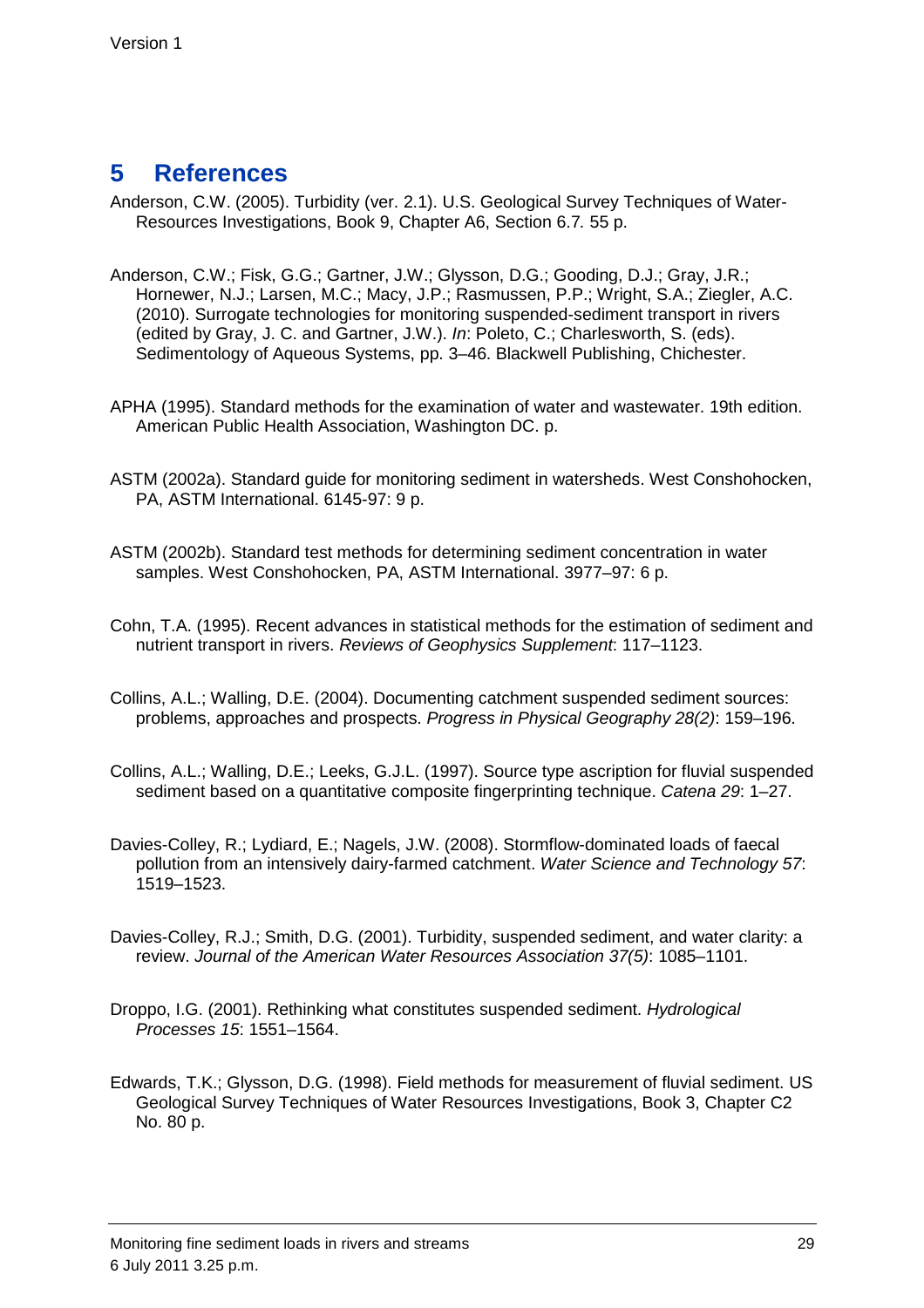- FISP (1961). The single stage sampler for suspended sediment. Federal Interagency Sedimentation Project Report No.13. Minneapolis, St Anthony Falls Hydraulics Laboratory/ FISP. 105 p.
- Foster, I.D.L.; Lees, J.A.; Owens, P.N.; Walling, D.E. (1998). Mineral magnetic characterization of sediment sources from an analysis of lake and floodplain sediments in the catchments of the Old mill Reservoir and Slaton Ley, South Devon, UK. Earth Surface Processes and Landforms 23: 685–703.
- Gibbs, M.M. (2008). Identifying source soils in contemporary estuarine sediments: a new compound-specific isotope method. Estuaries and Coasts 31: 344–359.
- Gimbert, L.J.; Worsfold, P.J.; Haygarth, P.M. (2007). Processes affecting transfer of sediment and colloids, with associated phosphorus, from intensively farmed grasslands: colloid and sediment characterization methods. Hydrological Processes 21(2): 275–279.
- Gracsyk, D.J.; Robertson, D.M.; Rose, W.J.; Steuer, J.J. (2000). Comparison of water-quality samples collected by siphon samplers and automatic samplers in Wisconsin. US Geological Survey Fact Sheet No. p.
- Gray, J.R.; Glysson, D.G.; Turcois, L.M.; Schwarz, G.E. (2000). Comparability of suspendedsediment concentration and total suspended solids data. Water- Resources Investigations Report. US Geological Survey, Reston, Virginia. 14 p.
- Grayson, R.B.; Finlayson, B.L.; Gippel, C.J.; Hart, B.T. (1996). The Potential of Field Turbidity Measurements for the Computation of Total Phosphorus and Suspended Solids Loads. Journal of Environmental Management 47: 256–267.
- Hicks, D.M.; Fenwick, J.K. (1994). Suspended sediment manual. NIWA Science and Technology Series 6. NIWA, Christchurch. 84 p.
- Hicks, D.M.; Gomez, B. (2002). Sediment Transport. In: Kondolf, G.M.; Piégay, H. (eds). Tools in fluvial geomorphology. Pp. 425–461. John Wiley & Sons, Chichester.
- Hughes, A.O.; Olley, J.M.; Croke, J.C.; McKergow, L.A. (2009). Sediment source changes over the last 250 years in a dry-tropical catchment, central Queensland, Australia. Geomorphology 104(3-4): 262–275. <http://dx.doi.org/DOI: 10.1016/j.geomorph.2008.09.003>
- Kirchner, J.W.; Feng, X.; Neal, C.; Robson, A.J. (2004). The fine structure of water quality dynamics: the (high frequency) wave of the future. Hydrological Processes 18: 1353– 1349.
- Lewis, J. (2003). Turbidity-controlled sampling for suspended sediment load estimation. IAHS Publication 283: 13–20.